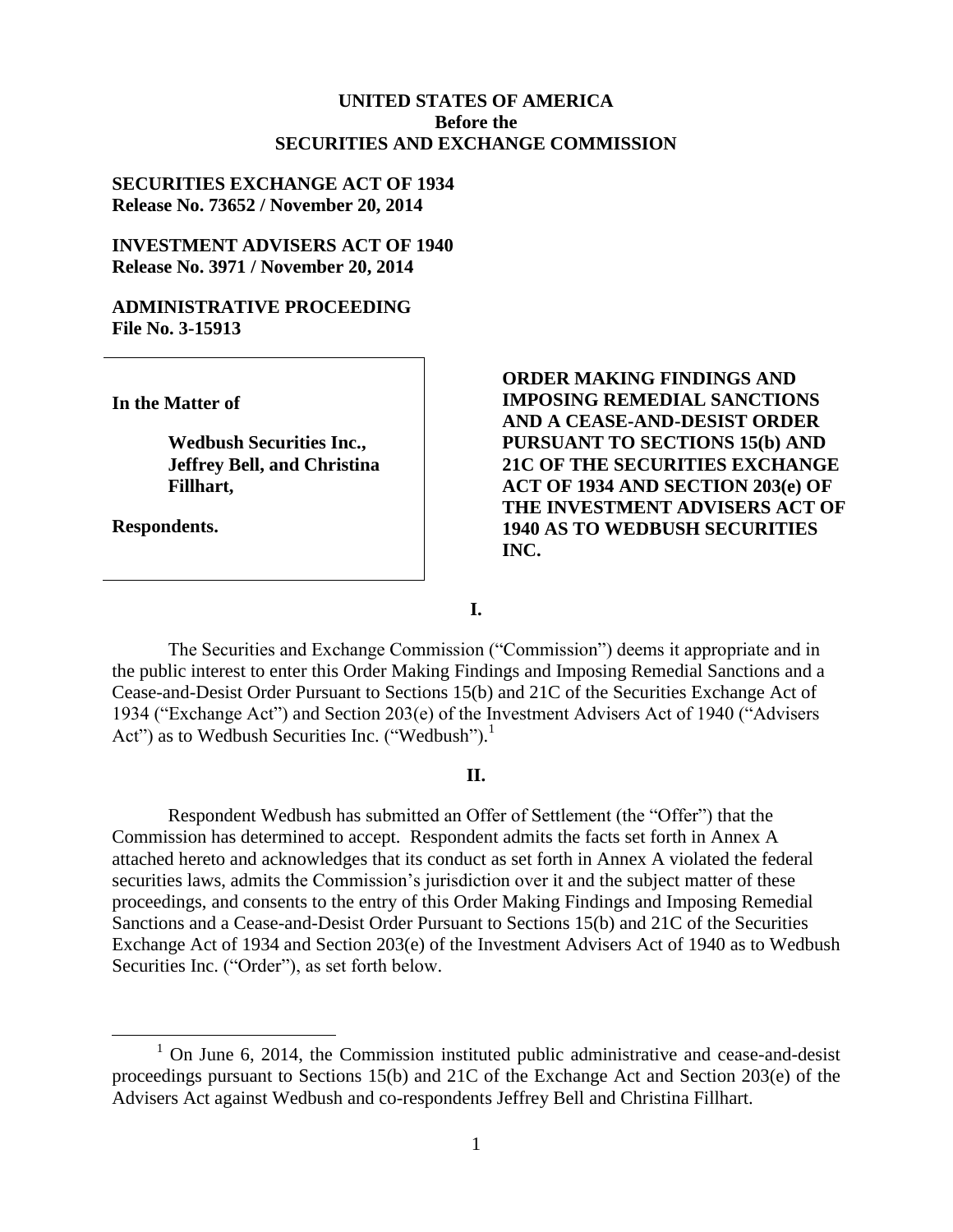On the basis of this Order and Wedbush's Offer, the Commission finds $2$  that:

## **Summary**

1. These proceedings involve the market access business of Wedbush, one of the largest volume market access providers in the United States. From July 2011 until at least January 2013 (the "relevant period"), Wedbush served as the gateway to U.S. markets for dozens of trading firms, including foreign, domestic, registered, and unregistered firms, as well as thousands of their traders. Most of these firms and their traders engaged in trading activity that did not flow through any Wedbush systems before reaching exchanges and other trading venues in the U.S.

2. During the relevant period, Wedbush failed to establish, document, and maintain a system of risk management controls and supervisory procedures reasonably designed to manage the risks associated with its market access business, as required by Exchange Act Rule 15c3-5 (the "Market Access Rule" or "Rule").<sup>3</sup> Violations of the Market Access Rule pose significant risks to the orderly functioning of the U.S. securities markets. Wedbush allowed thousands of essentially anonymous foreign traders to send orders directly to U.S. trading venues to trade billions of shares every month. Wedbush enjoyed increased trading commissions and fees generated by its highvolume market access customers from its risky market access business.

3. Wedbush failed to adopt and implement risk management controls that were reasonably designed to ensure compliance with applicable regulatory requirements—such as those for preventing naked short sales, wash trades, manipulative layering and money laundering. Wedbush's failure to adopt and implement such controls came after communications by the Commission's staff through an examination deficiency letter and in face-to-face meetings regarding Wedbush's compliance procedures whereby the staff informed Wedbush of compliance shortcomings and significant compliance concerns, particularly the access provided to unknown overseas traders. By nonetheless failing to adopt and implement the necessary risk management controls, Wedbush willfully violated the Market Access Rule.

4. Wedbush's lack of reasonably-designed market access controls and procedures resulted in Wedbush violating other regulatory requirements, including Regulations SHO and NMS. Wedbush also failed to preserve certain written communications with customers pertaining to its business as required by Exchange Act Rule 17a-4, including communications containing trading instructions relating to brokerage orders submitted directly by Wedbush's market access customers. In connection with its market access business, Wedbush also failed to file suspicious activity reports pursuant to anti-money laundering ("AML") requirements in violation of Exchange Act Rule 17a-8.

 $\overline{a}$ 

<sup>&</sup>lt;sup>2</sup> The findings herein are made pursuant to Wedbush's Offer of Settlement and are not binding on any other person or entity in this or any other proceeding.

<sup>&</sup>lt;sup>3</sup> 17 C.F.R. § 240.15c3-5.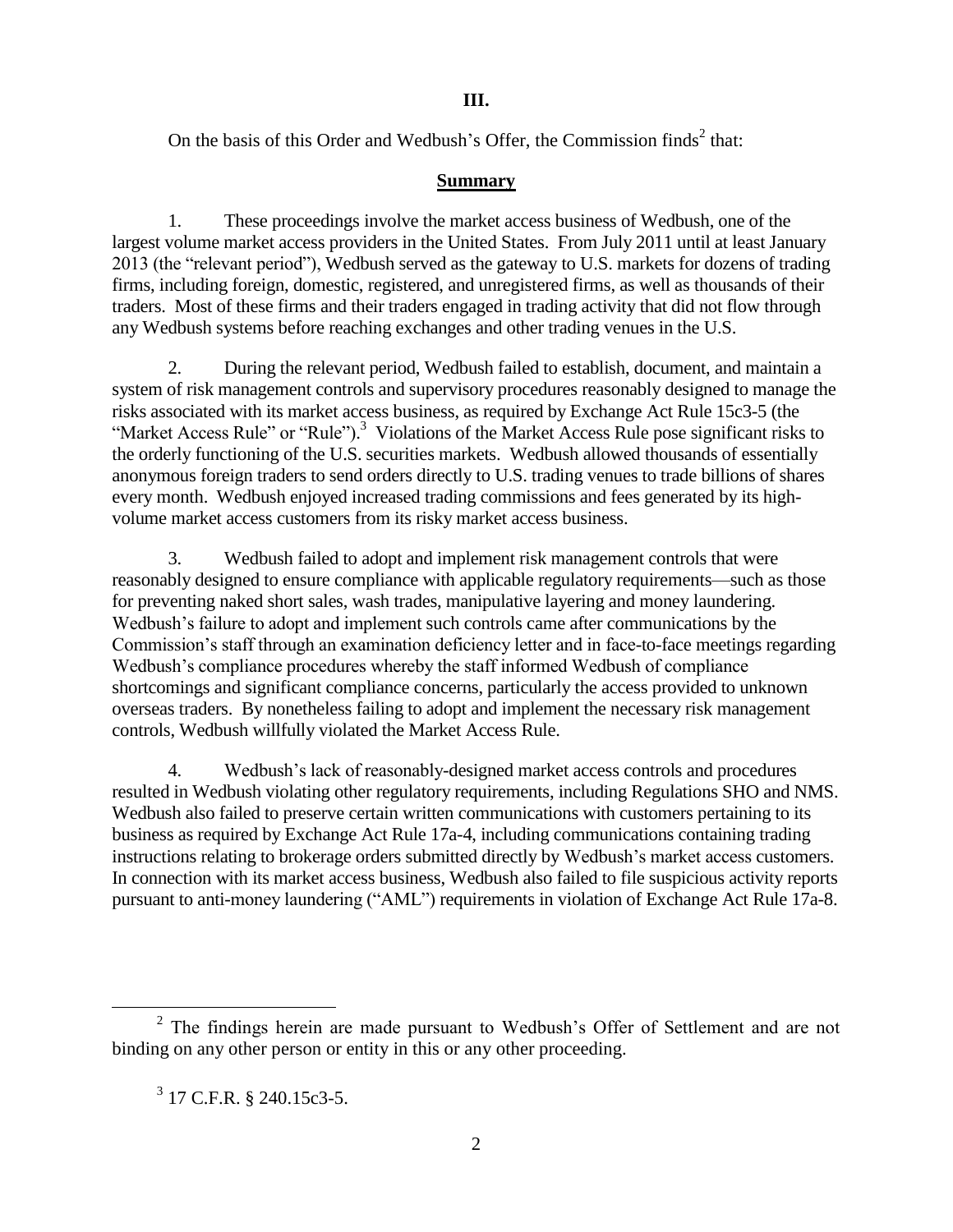## **Respondents**

5. Wedbush Securities Inc. is a California corporation with its headquarters in Los Angeles, California. The firm was founded in 1955 and registered with the NASD as a brokerdealer in 1955, with the Commission as a broker-dealer in 1966 and as an investment adviser in 1970. Wedbush is a wholly-owned subsidiary of Wedbush, Inc., a privately-held company. As of December 31, 2012, Wedbush had 79 branch offices and 844 employees. During the relevant period, Wedbush was consistently ranked as one of the five largest firms by trading volume on NASDAQ.

6. During the relevant period, Jeffrey Bell was Executive Vice President of the Correspondent Services Division of Wedbush, reporting to the firm's President, and was an associated person of Wedbush. Bell also was President of Lime Brokerage LLC ("Lime"), another wholly-owned subsidiary of Wedbush, Inc. Bell, age 40, is a resident of Austin, Texas, and holds Series 7 and 24 licenses.

7. Christina Fillhart is a Senior Vice President in the Correspondent Services Division of Wedbush and is an associated person of Wedbush. Fillhart reported to Bell until late 2012, when she began reporting to one of Wedbush's Co-Chief Compliance Officers. Fillhart, age 56, is a resident of Covina, California, and holds Series 7, 24, 27, 53, and 63 licenses.

## **The Market Access Rule**

8. The Commission adopted the Market Access Rule in November 2010 to require that broker-dealers with market access "appropriately control the risks associated with market access, so as not to jeopardize their own financial condition, that of other market participants, the integrity of trading on the securities markets, and the stability of the financial system." *Risk Management Controls for Brokers or Dealers with Market Access*, 75 Fed. Reg. 69792, 69792 (Nov. 15, 2010) (Final Rule Release).

9. Section (b) of the Market Access Rule requires a broker-dealer with market access, or that provides a customer or any other person with access to an exchange through the use of its market participant identifier ("MPID") or otherwise, to "establish, document, and maintain a system of risk management controls and supervisory procedures reasonably designed to manage the financial, regulatory, and other risks" of its market access business.

10. Section (c) of the Market Access Rule identifies specific required elements of a broker-dealer's system of risk management controls and supervisory procedures relating to market access. Subsection  $(c)(1)$  addresses financial controls and procedures and subsection  $(c)(2)$ addresses regulatory controls and procedures. Under subsection (c)(2), a broker-dealer must have controls and procedures that are reasonably designed to ensure compliance with all regulatory requirements, including controls to prevent the entry of orders that do not comply with all regulatory requirements that must be satisfied on a pre-order entry basis and controls to restrict access to trading systems and technology that provide market access to persons and accounts pre-approved and authorized by the broker-dealer with market access.

11. Section (d) of the Market Access Rule requires the risk management controls and supervisory procedures to be under the "direct and exclusive control" of the broker-dealer with market access. Subsection (d)(1) contains an exception to the direct and exclusive control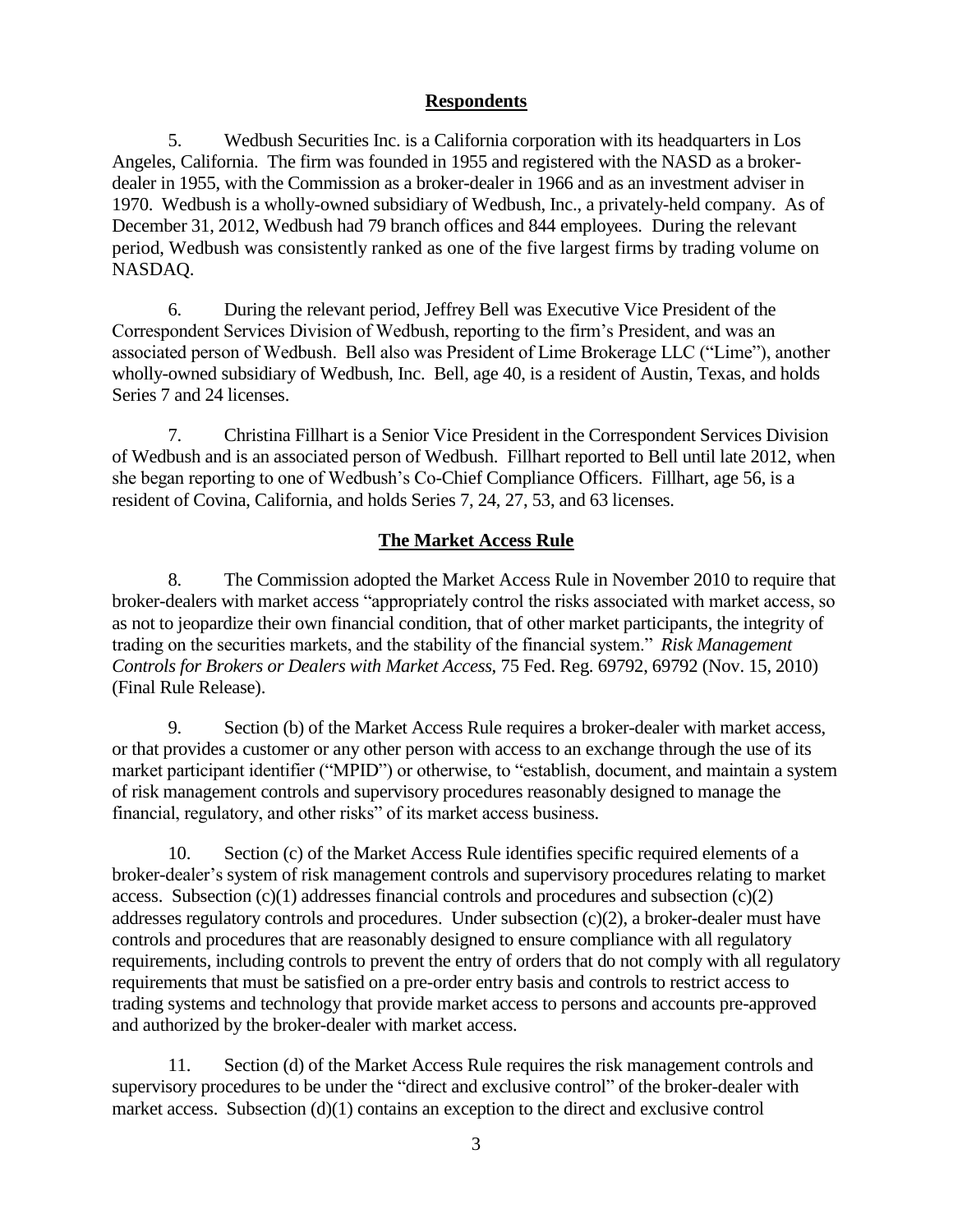requirement that applies when a broker-dealer with market access reasonably allocates, by written contract, after a thorough due diligence review, control over specific regulatory risk management controls and supervisory procedures to a broker-dealer customer who is registered with an exchange in the United States where the broker or dealer with market access has a reasonable basis for determining that such broker-dealer customer, based on its position in the transaction and relationship with an ultimate customer, has better access to the ultimate customer and its trading information such that it can more effectively implement the specified controls or procedures.

12. Section (e) of the Market Access Rule requires a broker-dealer with market access to establish, document, and maintain a system for regularly reviewing the effectiveness of its risk management controls and supervisory procedures relating to market access. Subsection (e)(1) requires the broker-dealer to conduct and document a review of its market access business at least annually in accordance with written procedures, and subsection (e)(2) requires the CEO to certify annually that the broker-dealer conducted the review and is in compliance with the Rule.

# **Wedbush's Market Access Business**

13. Wedbush's primary market access business is part of the Correspondent Services Division, which originally handled only traditional clearing operations for introducing brokerdealers, otherwise known as "correspondent" firms. Wedbush began providing "sponsored" market access to customer firms in 2004, which allowed customer firms and their traders to send orders that bypassed Wedbush's trading systems and were routed directly to exchanges and other trading venues under a Wedbush MPID. Sponsored access customers were able to send orders that bypassed Wedbush's systems by using online trading platforms or software programs that the customer either owned directly or leased from a third-party platform provider, referred to as a service bureau.

14. During the relevant period, Wedbush had about 50 sponsored access customers that generated average monthly trading volume of 10 billion shares. Several of Wedbush's sponsored access customer firms had hundreds or thousands of authorized traders each. Wedbush's correspondent services business was the most profitable operation of Wedbush, Inc. Bell and Fillhart each received bonus compensation based in part on the profitability of the Correspondent Services Division, which depended largely on the trading volumes of Wedbush's market access customers. During the relevant period, Bell received salary of \$344,000 and bonus compensation of \$310,000 and Fillhart received salary of \$150,000 and bonus compensation of \$105,000.

15. In June 2011, Wedbush acquired Lime Brokerage LLC, a provider of trading technology platforms. After Wedbush acquired Lime, about 20% of Wedbush's sponsored access customers began using the Lime platform. The other 80% continued to use sponsored access either through their own proprietary trading platform or through a third-party platform that the customer leased from a service bureau. As a result, during the relevant period, the vast majority of orders from Wedbush's sponsored access customers did not flow through Wedbush's own risk management systems.

16. Wedbush's primary risk management controls and supervisory procedures relating to market access were described in Chapter 31 of the firm's written supervisory procedures ("WSPs"), titled "Sponsored Access." On July 14, 2011, the day most provisions of the Market Access Rule took effect, Wedbush updated Chapter 31 to cite certain provisions of the Rule.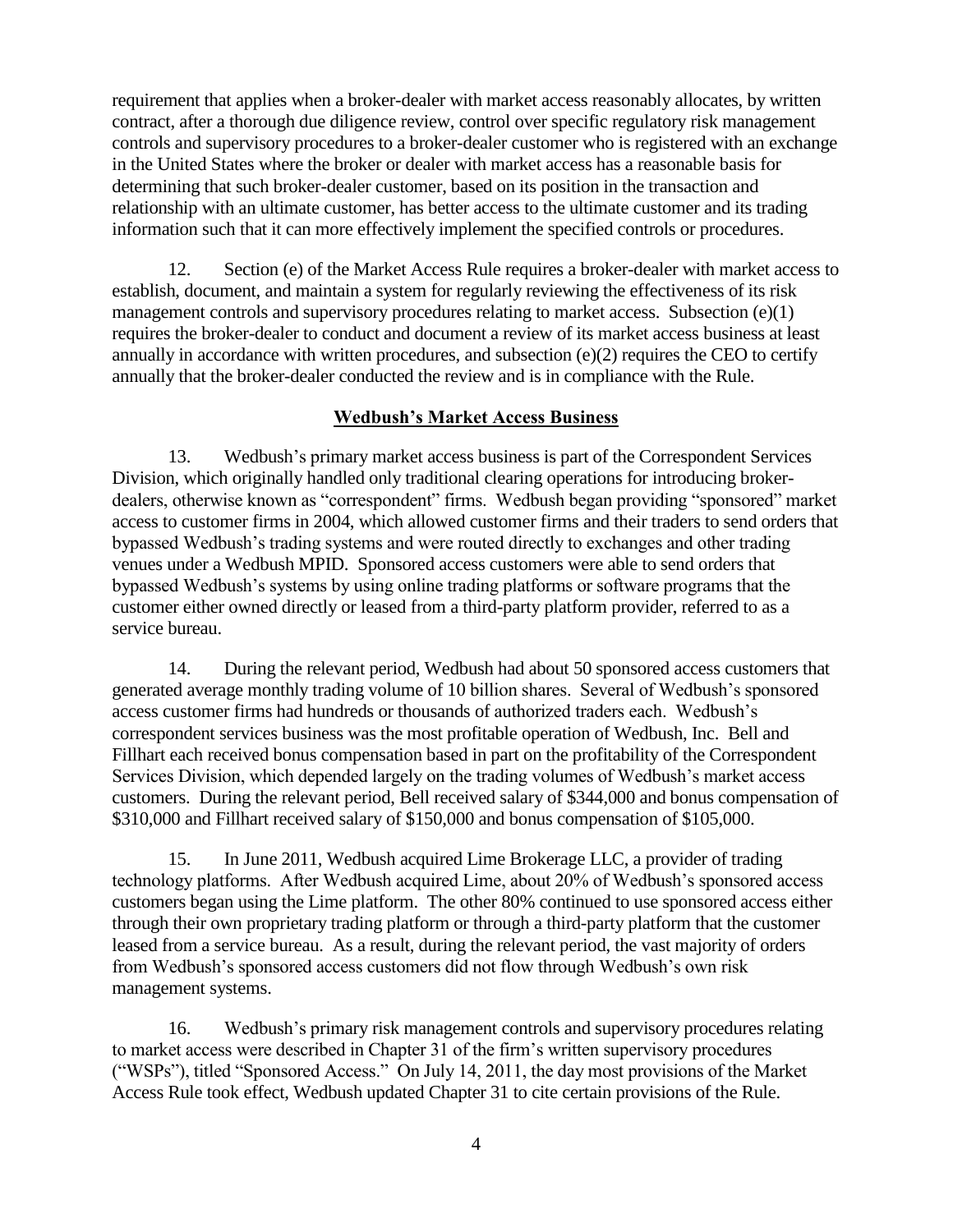17. Bell and Fillhart, along with one other senior Wedbush employee in the Correspondent Services Division, had the primary responsibility for preparing and adopting Wedbush's controls and procedures relating to market access. Bell and Fillhart had authority to adopt and revise the firm's controls and procedures relating to market access, including the WSPs, without approval of Wedbush's President or Co-Chief Compliance Officers.

#### **Wedbush Knew Of Compliance Issues For Its Sponsored Access Trading**

18. Prior to the effective date of Rule 15c3-5, Wedbush received a number of indications that its sponsored access trading business posed particular regulatory and compliance risks. In 2009 and 2010, just before the relevant period, two of Wedbush's sponsored access customer firms extended their market access to a Latvian trader who used that access to conduct profitable trading as part of a widespread account intrusion and market manipulation scheme. The Commission obtained a judgment by default against the Latvian trader in connection with the scheme after learning the trader's identity from Fillhart in 2011. *See SEC v. Nagaicevs*, N.D. Cal. Case No. 12-CV-00413-JST (Order Granting Motion for Default Judgment, dated July 12, 2013; Order of Judgment and Equitable and Other Relief Against Defendant Igors Nagaicevs, dated July 18, 2013).

19. The Commission also imposed cease-and-desist orders, civil monetary penalties, and other relief against one of the Wedbush customer firms for acting as an unregistered broker in extending market access to the Latvian trader, and also obtained relief against the firm's principals. *See In the Matter of KM Capital Management, LLC, et al.*, Admin. Proc. File No. 3- 14720 (Order Making Findings and Imposing Remedial Sanctions and a Cease-and-Desist Order Pursuant to Sections 15(b) and 21C of the Securities Exchange Act of 1934 as to Yisroel M. Wachs, dated Sept. 19, 2012; Initial Decision as to KM Capital Management, LLC and Joshua A. Klein, dated Nov. 28, 2012; Notice that Initial Decision Has Become Final, dated Oct. 17, 2013).

20. Wedbush was well aware of the requirements, objectives, and importance of Rule 15c3-5. During the public comment period for the then-proposed Rule 15c3-5, Bell submitted a comment letter to the Commission on behalf of Wedbush on March 31, 2010. Bell also submitted a comment letter to the Commission on behalf of Wedbush on February 23, 2009 addressing a Nasdaq proposed rule change relating to sponsored market access, which was later approved by the Commission. Although proposing certain changes to the Nasdaq proposed rule, Bell and Wedbush stated in the 2009 comment letter that sponsoring non-broker-dealer customers "requires the highest level of due diligence, oversight and controls. In this case, the sponsoring member is also the broker-dealer of record and would be accountable for all the responsibilities as such." Despite this acknowledgement, one of Wedbush's largest sponsored access customers was not a broker-dealer registered in the United States, and Wedbush failed to engage in the "highest level of due diligence, oversight and controls."

21. On May 17, 2011, Commission staff from the Office of Compliance Inspections and Examinations ("OCIE") sent an Examination Deficiency Letter to Wedbush, which was addressed to Bell. That letter advised Wedbush that the staff had identified deficient Wedbush controls relating to short sales, in violation of Regulation SHO, due in part to an excessive reliance upon a non-broker-dealer sponsored access client to locate shares before placing a short sale order. The Deficiency Letter also identified problems with internal controls over a third-party order management system. The Letter also stated that Wedbush had failed to respond promptly to compliance issues when they arose and there were weaknesses in its anti-money-laundering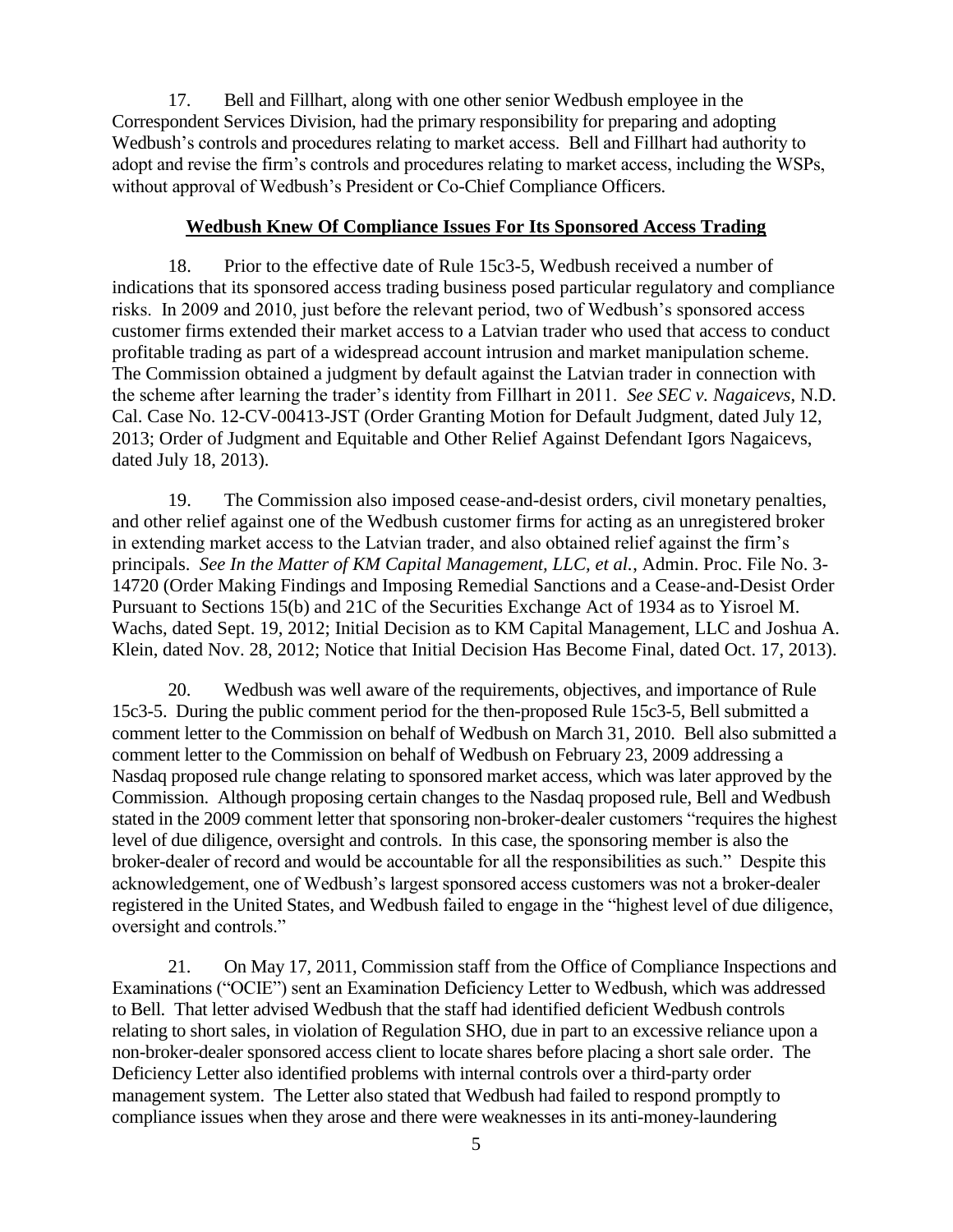controls. This letter put Wedbush on notice that it was relying on inadequate regulatory controls that were outside of its direct and exclusive control.

22. On July 5, 2011, Wedbush representatives, including Bell and Fillhart, met with representatives of OCIE to discuss the impending effectiveness of the final Rule 15c3-5. During that meeting, the Commission's staff expressed concerns about Wedbush's largest sponsored nonbroker-dealer client and the need to identify the ultimate traders. Wedbush's presentation to the staff cited the Market Access Rule requirements relating to allocating compliance responsibilities to sponsored access broker-dealer clients and maintaining "direct and exclusive control" of risk settings in trading platforms.

# **Market Access Through Third-Party Trading Platforms**

23. Section (d) of the Market Access Rule requires Wedbush to maintain exclusive control over the risk settings in the trading platforms that its customers use to access the markets, including both Wedbush's own Lime platform and the non-Wedbush trading platforms that 80% of Wedbush's customers used. As described below, for many customers that used non-Wedbush trading platforms, Wedbush's control was not exclusive because it allowed customers to have access to determine and make changes to risk settings in the trading platforms.

24. Wedbush did not directly set or monitor regulatory risk settings in the third-party or client-proprietary trading platforms that 80% of Wedbush's customers used. Customers had access to set and revise the risk settings, and could disable risk settings intended to prevent violations of specific regulatory requirements, such as illegal short sales, wash trades, and violations of Regulation NMS. In addition to Wedbush not having exclusive control over the settings, Wedbush's customers, rather than Wedbush, leased the trading platforms from third parties and Wedbush had no contractual relationship with the platform providers.

25. Wedbush employees in the Correspondent Services Division received access from platform providers to view risk settings and trading activity in the platforms, but Bell and Fillhart knew that Wedbush did not have exclusive control over the settings.

26. Shortly before most provisions of the Market Access Rule took effect, Wedbush obtained email statements from many of the trading platform providers that the risk management settings in the platforms were under the direct and exclusive control of Wedbush. In reality, Wedbush did not have exclusive control of the risk management settings because Wedbush continued allowing sponsored access customers to determine and make changes to the risk settings in the platforms, and Wedbush had no contractual relationship with the platform providers. These statements also were not part of any legally enforceable contract; Wedbush had no contractual relationship with the platform providers.

27. Wedbush's WSPs stated that each new sponsored access customer would perform an initial "risk demonstration" to show Wedbush the customer's trading platform settings for certain financial and regulatory risk controls. Wedbush had a checklist for the risk demonstration that included settings to prevent clearly erroneous trades, wash trades, illegal short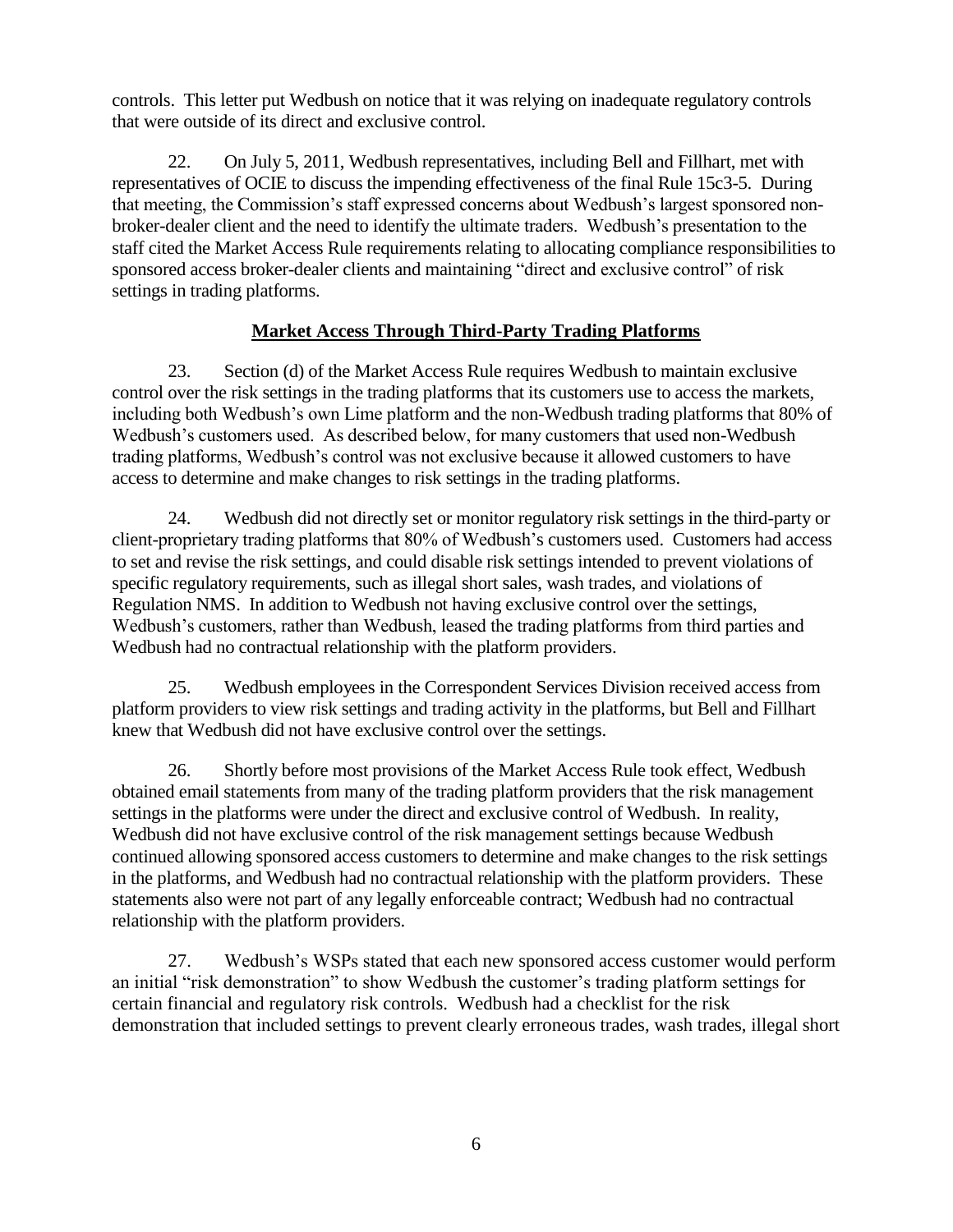sales,<sup>4</sup> and, unless authorized by Wedbush, intermarket sweep orders ("ISOs").<sup>5</sup> That Wedbush needed the customer to show the settings to Wedbush demonstrates that Wedbush did not have "direct and exclusive control" over the risk settings in the platforms, as required by Rule 15c3- 5(d).

28. In June 2012, platform providers, rather than sponsored access customers, provided Wedbush demonstrations of risk settings in their trading platforms. During a demonstration, the provider would submit test orders and confirm that certain risk settings were in place at the time of the demonstration.

29. Wedbush did not receive demonstrations of the actual risk settings in effect for particular sponsored access customers, and Wedbush did not have any physical ability to prevent customers from subsequently changing the settings shown during the platform provider's demonstration. Wedbush also did not maintain records of the risk settings in the platforms so that it could determine whether any settings had been changed without its consent.

30. Customers could, and sometimes did, change the risk settings without Wedbush's knowledge or consent. For example, as discussed below, Fillhart learned that on numerous occasions a risk setting to prevent illegal short sales failed to prevent violations of Regulation SHO because the wrong list of securities that were easy to borrow was loaded into the customer's thirdparty trading platform. Fillhart also learned that a customer repeatedly circumvented a risk setting that was designed to prevent the use of ISOs. For other risk settings, such as controls to prevent wash trades, Wedbush often did not require customers or platform providers to activate the settings.

# **Attempts to Allocate Responsibility for Regulatory Controls and Procedures**

31. The Final Rule Release for the Market Access Rule stated that Section 15c3-5(d) "is designed to eliminate the practice . . . whereby the broker-dealer providing market access relies on its customer, a third party service provider, or others, to establish and maintain the applicable risk controls." *See* 75 Fed. Reg. at 69804. The Final Rule Release further cautioned that "the Commission continues to be concerned about circumstances where broker-dealers providing market access simply rely on assurances from their customers that appropriate risk controls are in place. . . . Accordingly, the Commission emphasizes that in any permitted allocation arrangement, the broker-dealer providing market access may not merely rely on another broker-dealer's attestation that it has implemented appropriate controls or procedures." *Id*. at 69808.

 $\overline{a}$ 

 $4$  Rule 203(b)(1) of Regulation SHO prohibits broker-dealers from accepting or effecting a short sale order unless the broker-dealer has borrowed the security or entered into an arrangement to borrow the security, or has reasonable grounds to believe that the security can be timely borrowed, and has documented its compliance with Rule 203(b)(1).

 $5$  Rule 611(c) of Regulation NMS requires the broker-dealer responsible for routing an ISO to take reasonable steps to establish that the order meets the requirements of Rule 600(b)(30) of Regulation NMS, which requires the broker-dealer routing the ISO to route simultaneously additional orders, as necessary, to execute against the full size of all better-priced protected quotations.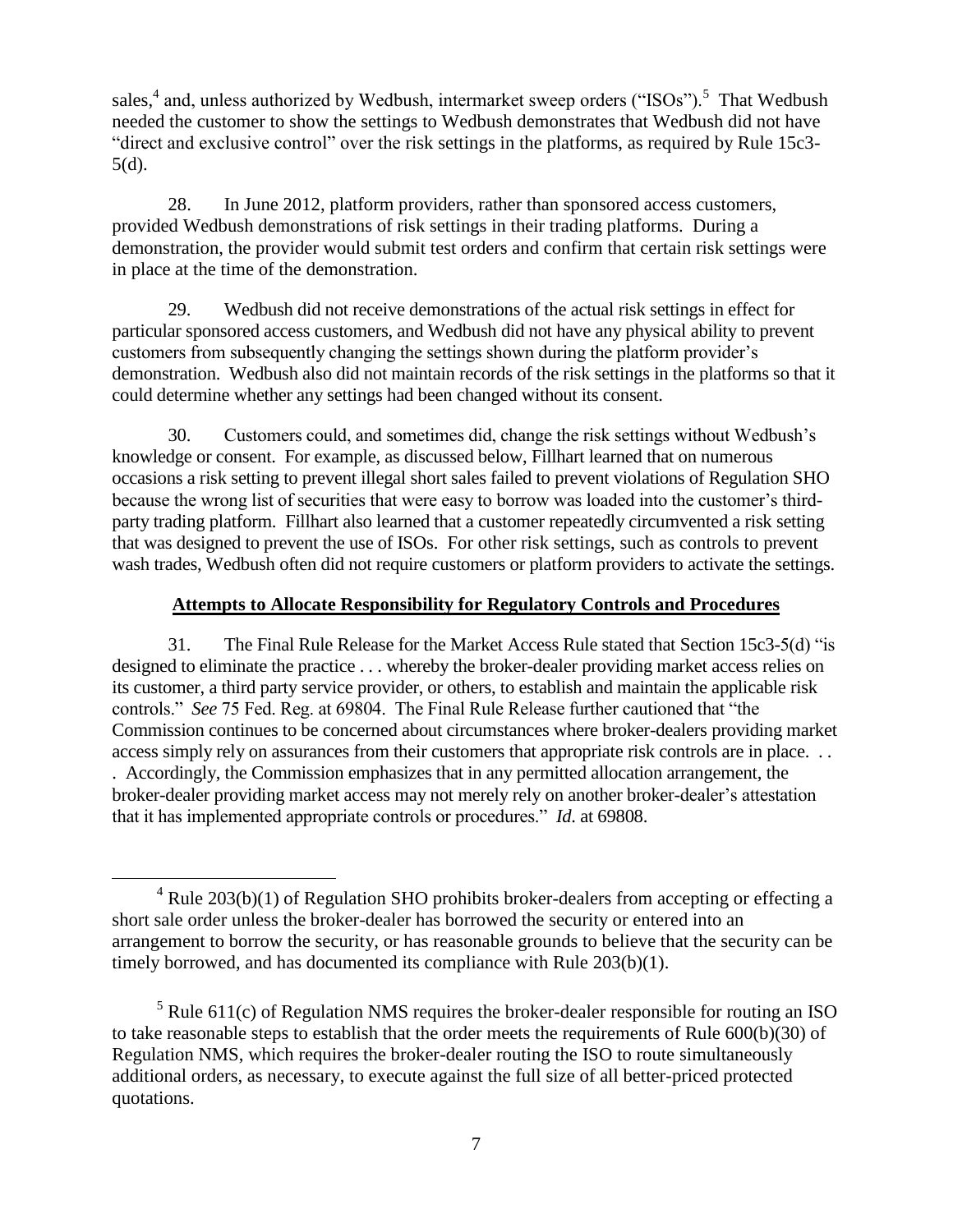32. After the Market Access Rule took effect, Wedbush simply relied on attestations in the exact manner that the Final Rule Release said was improper. Wedbush attempted to assign to other broker-dealers the responsibility for regulatory risk management controls and supervisory procedures for many of its sponsored access customers. Wedbush employees documented purported agreements to assign responsibilities to other broker-dealers, but as described below, despite the plain language of Rule 15c3-5(d) and the staff's statements on July 5, 2011, Wedbush failed to conduct the required "thorough due diligence review" when purporting to allocate responsibility to another broker-dealer and continued to simply rely on the other broker-dealer's attestation that it had implemented appropriate controls and procedures.

33. For some customers, Wedbush entered into an allocation agreement with a registered introducing broker-dealer. For other customers, Wedbush entered into an allocation agreement directly with the sponsored access customer itself, if it was a registered broker-dealer trading its own capital on a proprietary basis. Some of these sponsored access customers used trading platforms that they themselves owned, either directly or through a corporate affiliate that they controlled. As a result, Wedbush often relied on a broker-dealer customer to monitor its own trading.

34. All of Wedbush's purported allocation agreements were based on the same form, which Bell approved. The agreements did not specify any particular controls or procedures that Wedbush purported to be allocating. Even though Wedbush, as the party with market access, purportedly was attempting to allocate responsibility for controls or procedures to another brokerdealer, the agreements mistakenly stated that the other broker-dealer, rather than Wedbush, had "allocatable regulatory responsibilities as defined within SEC Rule 15c3-5." As a result, it was not even clear from the documents themselves from and to which broker-dealer the controls or procedures purportedly were being allocated.

35. Bell knew or should have known that Wedbush did not conduct the required due diligence reviews of the other broker-dealers in connection with its attempts to allocate responsibilities for market access controls and procedures, and that Wedbush also did not conduct later reviews to determine whether the other broker-dealers were adequately carrying out the responsibilities purportedly allocated. The agreements simply contained a statement by the introducing broker-dealer or registered customer firm that its regulatory risk management controls and supervisory procedures were reasonably designed to ensure compliance with all regulatory requirements.

36. Better access to the ultimate customer was discussed in the Final Rule Release as the reason why control over certain regulatory controls could be allocated after due diligence. Yet Wedbush did not have any policies or procedures for determining whether a broker-dealer to which it claimed to have assigned responsibilities had better access than Wedbush to ultimate customers such that the other broker-dealer could more effectively implement the risk management controls and supervisory procedures relating to market access.

# **Regulatory Requirements That Must Be Satisfied On a Pre-Order Entry Basis**

37. Subsection  $(c)(2)(i)$  of the Market Access Rule required Wedbush to have risk management controls and supervisory procedures that were reasonably designed to prevent the entry of orders that do not comply with all regulatory requirements that must be satisfied on a pre-order entry basis. The Final Rule Release for the Market Access Rule specifically identified Regulations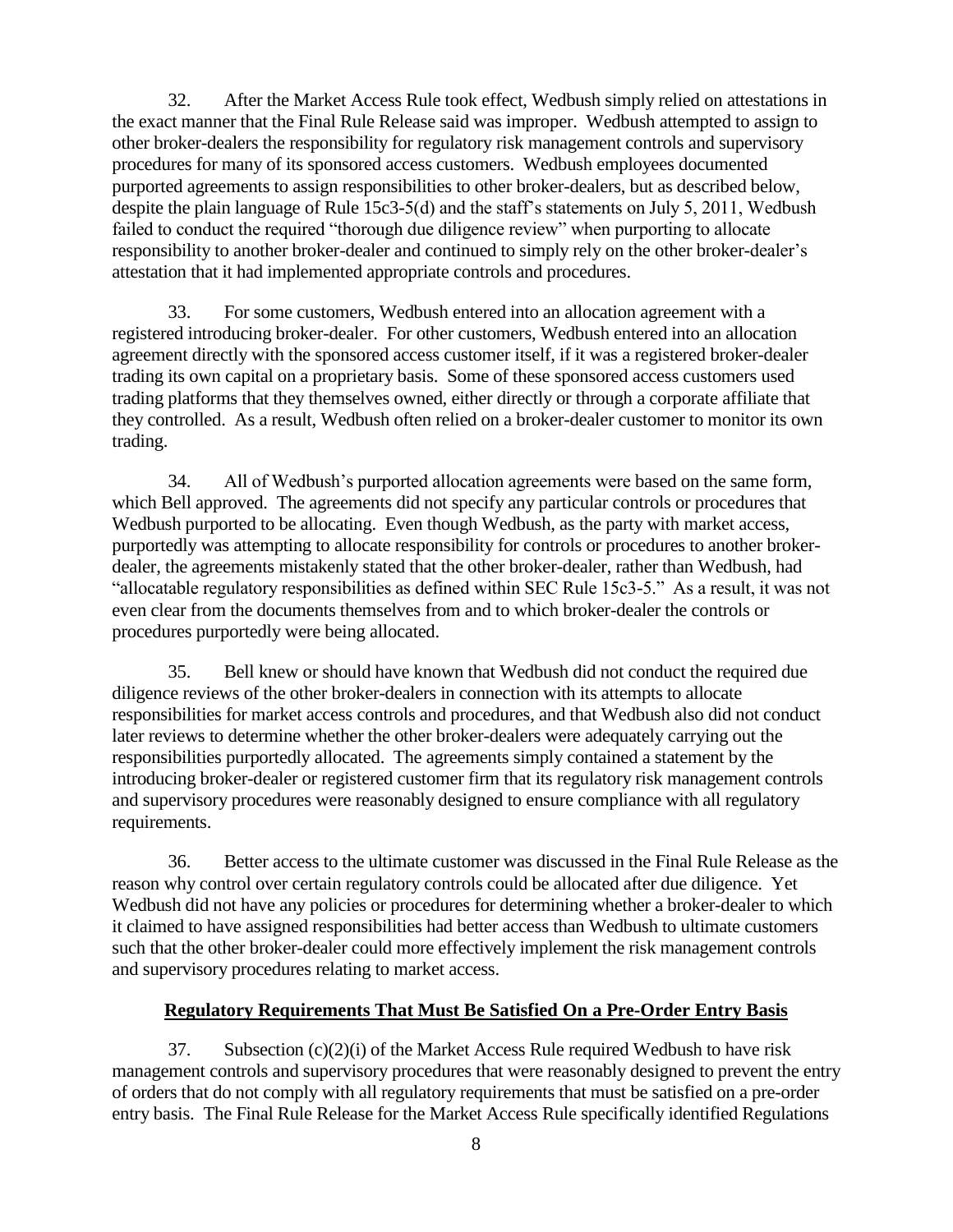SHO and NMS as examples of regulatory requirements that must be satisfied on a pre-order entry basis, and with which a broker-dealer's controls and procedures must ensure compliance. *See* 75 Fed. Reg. at 69803. As described below, Wedbush's risk management controls and supervisory procedures were not reasonably designed to satisfy these pre-trade regulatory requirements and, in fact, did not prevent Wedbush customers from entering numerous orders that violated Regulations SHO and NMS.

38. Wedbush was responsible for ensuring that all short-sale orders submitted by its sponsored access customers complied with Regulation SHO. Among other things, Regulation SHO required Wedbush, prior to accepting or effecting a short sale order, to borrow the security or enter into an agreement to borrow the security, or have reasonable grounds to believe that the security could be timely borrowed (generally known as the "locate" requirement). Absent countervailing factors, "easy-to-borrow" lists may provide "reasonable grounds" for a broker-dealer to believe that the security sold short is available for borrowing without directly contacting the source of the borrowed securities (known as "easy-to-borrow securities"). Thus, for instance, if a broker-dealer seeking to rely on the list knows or should know that there are concerns regarding the list, it would not be reasonable for the broker-dealer to rely on the list. As an example, the Commission has stated that repeated failures to deliver in securities included on an "easy-to-borrow" list would indicate that the broker-dealer's reliance on such a list did not satisfy the "reasonable grounds" standard of Rule 203. *See Short Sales*, 69 Fed. Reg. 48008, 48014 (Aug. 6, 2004).

39. Wedbush's WSPs stated that the firm sometimes relied on sponsored access customers to meet the short-sale requirements of Regulation SHO. Wedbush maintained a list of easy-to-borrow securities, but Wedbush relied on sponsored access customers or their platform providers to load that list into third-party trading platforms rather than taking direct steps to make sure that customers were using the correct list. Maintaining up-to-date lists in the trading platforms was a key step in the control process because the platforms relied on the lists to determine whether Regulation SHO had been satisfied before routing a short-sale order for execution.

40. Wedbush's procedures asserted that Wedbush allowed customers to submit shortsale orders for securities on the easy-to-borrow list and that it required customers to otherwise locate shares to borrow before submitting short-sale orders for securities not on the easy-to-borrow list. However, if a customer or platform provider failed to load the correct easy-to-borrow list, Wedbush had no controls or procedures to prevent the customer from submitting a short-sale order for a security that was not easy-to-borrow without first obtaining a locate.

41. On three occasions between July 2011 and November 2012, Fillhart learned that a customer or platform provider loaded the wrong easy-to-borrow list, which resulted in Wedbush customers submitting short-sale orders for securities that were not easy to borrow without first having located shares that it had reasonable grounds to believe could be timely borrowed as required by Regulation SHO. Bell and Fillhart knew that similar incidents had occurred numerous times before July 2011, based on the May 2011 OCIE Deficiency Letter and face-to-face meetings that Bell and Fillhart attended with Commission staff. The incidents demonstrated that Wedbush did not have "direct and exclusive control" over these risk settings in the trading platforms as required by Rule 15c3-5(d) and did not have controls reasonably designed to ensure compliance with all regulatory requirements that must be satisfied on a pre-order entry basis.

42. Wedbush was responsible for ensuring that all orders marked as ISOs by its sponsored access customers complied with Regulation NMS, which requires the broker-dealer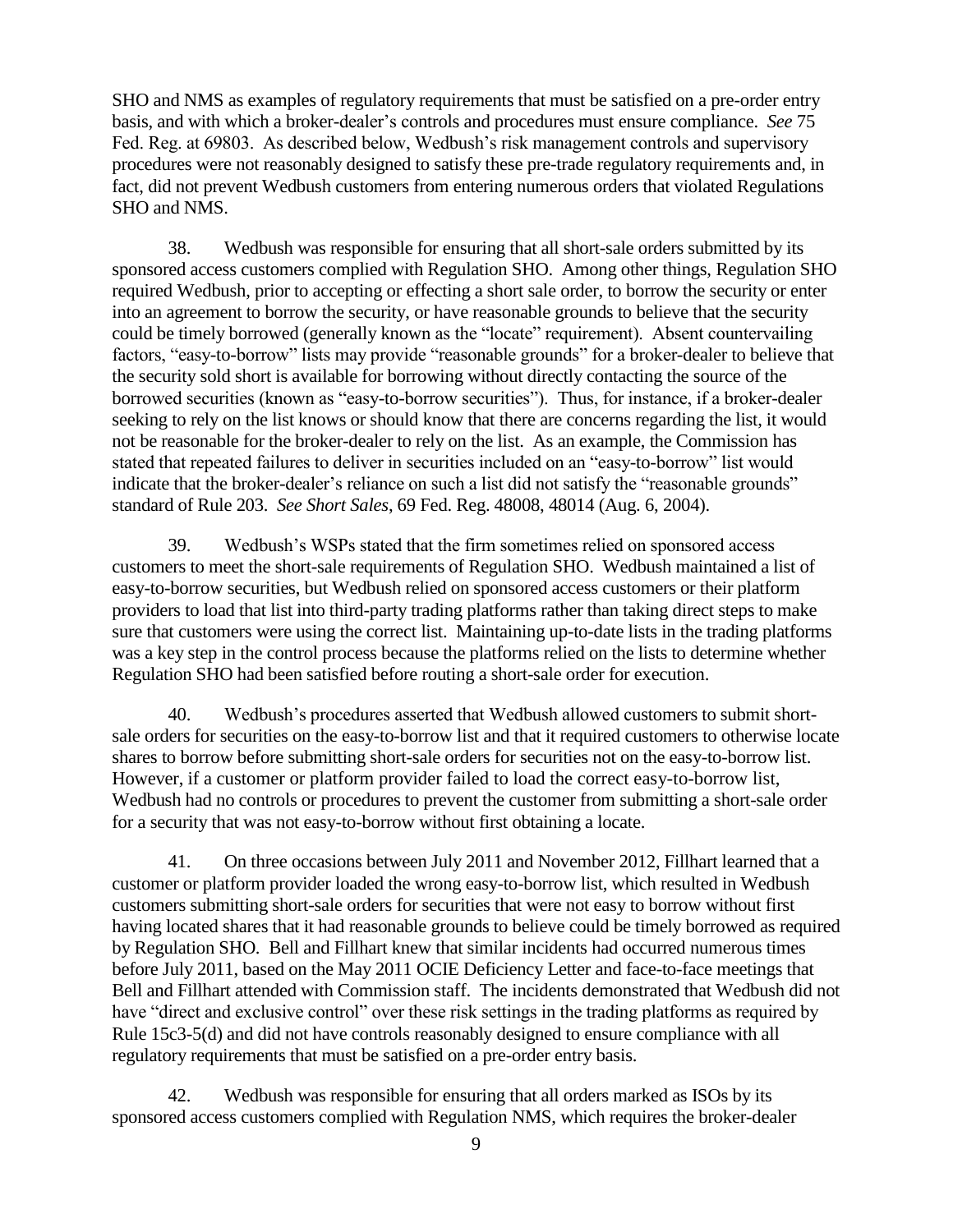responsible for routing an ISO to route simultaneously additional orders, as necessary, to execute against the full size of all better-priced protected quotations. Sending the simultaneous orders to sweep the market of better-priced protected quotations is essential to ensuring that the ISO order type is not misused and that other market participants willing to trade at more favorable prices do not have their orders bypassed.

43. Wedbush's WSPs asserted that in order to comply with Regulation NMS, Wedbush did not permit a customer to use ISOs unless the customer swept the market of all better-priced protected quotations. However, Wedbush did not have any controls or procedures reasonably designed to ensure that its customers complied with this regulatory requirement.

44. As a result of Wedbush's lack of "direct and exclusive control" over risk settings designed to ensure ISO compliance, and its failure to have controls and procedures reasonably designed to ensure compliance with the ISO requirements of Regulation NMS, at least one Wedbush customer submitted ISOs without Wedbush's prior knowledge and without a brokerdealer acting to ensure compliance with the relevant regulatory requirements. In April 2011, Fillhart learned from an exchange that one of Wedbush's largest sponsored access customers was submitting ISOs even though Wedbush did not authorize the customer to submit ISOs and even though Wedbush had not allocated responsibility to another registered broker-dealer to ensure that ISOs submitted by the customer complied with Regulation NMS. Without Wedbush's knowledge, the customer and its third-party platform provider had enabled an order route that was configured to allow ISOs, even though the platform provider had previously informed Wedbush that the customer was not able to submit ISOs. This also demonstrated that it was unreasonable for Wedbush to rely on the written attestations that it received from the platform providers, as described above.

45. Because Wedbush had not authorized the customer to submit ISOs, Wedbush had not taken any steps to ensure that the ISOs complied with Regulation NMS. Fillhart instructed the platform provider to close the ISO route, but she did not directly close or disable the route and she knew that Wedbush did not have any controls or procedures to prevent a similar route from being enabled again in the future.

46. In November 2011, Fillhart learned that the same customer had again enabled an ISO route in its trading platform and submitted ISOs without Wedbush's knowledge. As in April 2011, Wedbush had not taken any steps to ensure that the ISOs complied with Regulation NMS because Wedbush had not authorized the customer to submit ISOs. These incidents demonstrate that Wedbush did not have "direct and exclusive control" over these risk settings as required by Rule 15c3-5(d), and did not have controls reasonably designed to ensure compliance with all regulatory requirements that must be satisfied on a pre-order entry basis.

# **Other Regulatory Requirements**

47. Subsection  $(c)(2)$  of the Market Access Rule required Wedbush to have risk management controls and supervisory procedures that were reasonably designed to ensure compliance with all existing regulatory requirements. Wedbush did not have controls and procedures in connection with its market access business that were reasonably designed to ensure that Wedbush complied with all AML reporting and recordkeeping requirements applicable to Wedbush.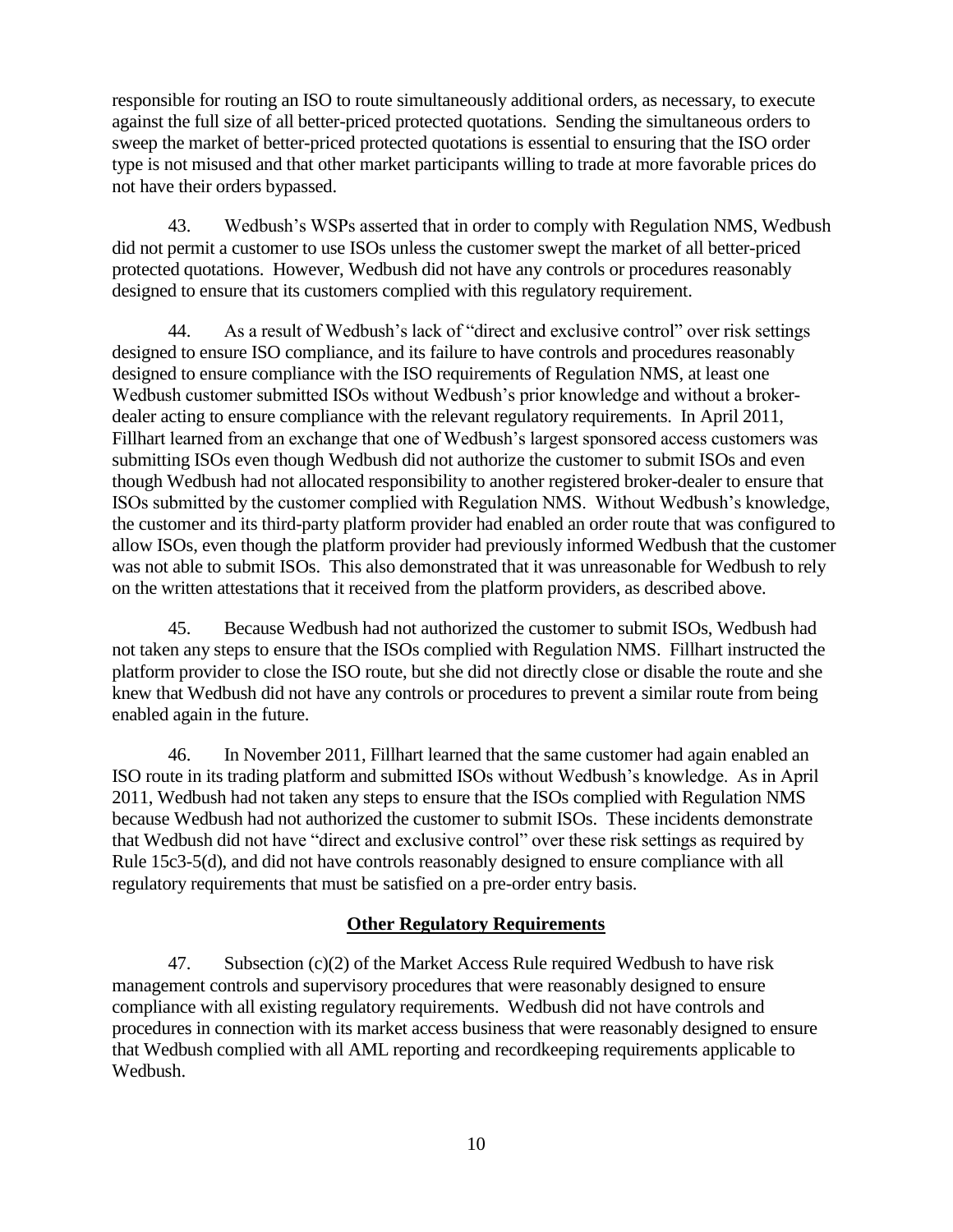48. Exchange Act Rule 17a-8 requires broker-dealers to comply with the reporting, recordkeeping, and record retention requirements of the regulations adopted by the Department of the Treasury pursuant to the Bank Secrecy Act. The Bank Secrecy Act requires financial institutions such as broker-dealers to establish AML programs that include, among other things, internal policies, procedures, and controls, and authorizes the Department of the Treasury to adopt regulations prescribing minimum standards for AML programs. 31 U.S.C. §§ 5318(h)(1) and (2). Treasury regulations require broker-dealers to file reports of any suspicious transactions relevant to a possible violation of law or regulation, 31 C.F.R. § 1023.320, and state that broker-dealers regulated by a self-regulatory organization ("SRO") are deemed to satisfy the Bank Secrecy Act's AML program requirements if they comply with the AML program requirements of their SRO. 31 C.F.R. § 1023.210.

49. Wedbush's SRO, FINRA, requires its members to establish and implement policies and procedures that can be reasonably expected to detect and cause the reporting of suspicious transactions as required by the Bank Secrecy Act and Treasury regulations thereunder. See FINRA Rule 3310. As described below, on numerous instances Fillhart became aware of potential wash trading and other forms of potential manipulation, but she did not cause Wedbush to file reports regarding the suspicious activity, and Wedbush's policies and procedures did not cause Wedbush to detect suspicious activity and file such reports.

50. Wedbush's WSPs asserted that it did not permit its customers to execute wash and pre-arranged trades. Wedbush's WSPs defined "wash trades" as "transactions which result in no beneficial change of ownership" and defined a "pre-arranged trade" as "an offer to sell coupled with an offer to buy back at the same or at an advanced price, or the reverse."

51. In most of the trading platforms used by Wedbush sponsored access customers, individual traders were identified by a unique trader ID. While most traders received a single trader ID, on some occasions a single trader had multiple trader IDs. Wedbush did not have any controls or filters to prevent a single trader from trading with himself or herself in a customer firm's account, or to prevent two different traders from trading with each other in a customer firm's account.

52. Most trading platforms used by Wedbush's customers had risk settings to prevent potential wash trades, but Wedbush often did not require customers or platform providers to activate the settings, and Wedbush had no controls or procedures to prevent customers or platform providers from deactivating the settings if they were activated. Some exchanges offered functionality to block wash trades, but Wedbush had no controls or procedures requiring customers to use this anti-wash trade functionality.

53. Wedbush personnel responsible for filing suspicious activity reports pursuant to the Bank Secrecy Act relied on Fillhart and other employees in the Correspondent Services Division, which Bell oversaw, to review trading activity by sponsored access customers to determine whether it was relevant to potential violations of securities laws or regulations. But Bell and Fillhart knew or should have known that Wedbush did not have policies or procedures describing how Correspondent Services employees were to review trading to determine whether it was suspicious and should be reported.

54. The WSPs stated that Wedbush would review reports of potential wash trades from vendors and exchanges, determine whether there were potential securities violations, and if so,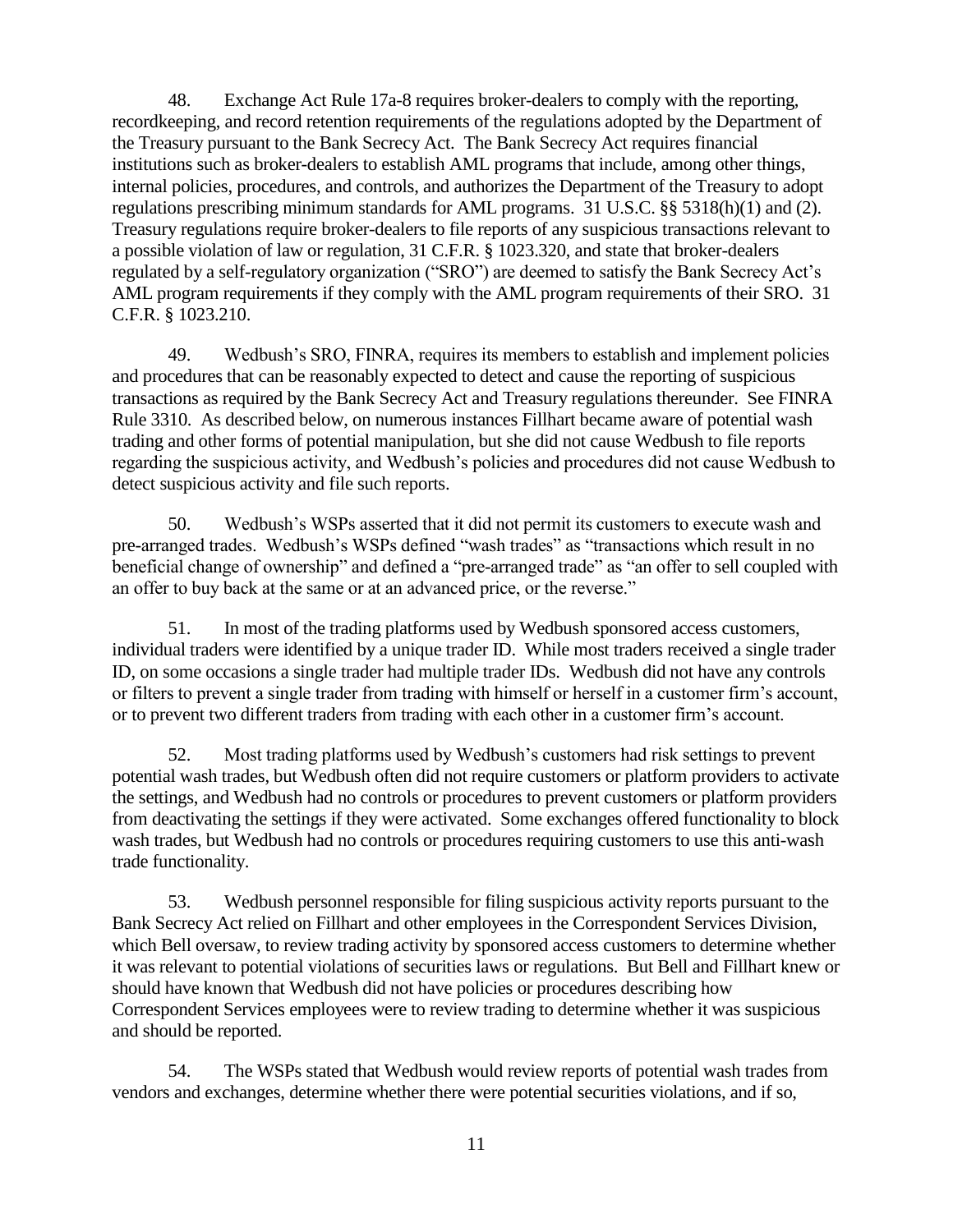obtain representations from sponsored access customers regarding their internal wash trade reviews and systems.

55. A Wedbush employee who reported to Fillhart received reports of potential wash or pre-arranged trades from exchanges on a daily basis during the relevant period. For most of the trades on the reports, which involved two trader IDs in a single customer account, Fillhart did not ask the Wedbush employee to follow up with the customer firm because Fillhart assumed the two traders were independent and did not consider the trading suspicious. No one from Wedbush ever attempted to contact traders to determine whether they were pre-arranging their trades.

56. For trades with a single trader ID on both sides, Fillhart relied on the customer firm to follow up with the trader. On many occasions, the customer simply responded that it was not wash trading or was an error. On some occasions, the customer did not respond at all. Fillhart generally did not ask the Wedbush employee to follow up with customers for further explanation and did not report the trading to the AML officer as suspicious.

57. In February and March 2012, Fillhart learned from exchanges that numerous traders in the account of one of Wedbush's largest sponsored access customers, which had recently become a customer of a Wedbush correspondent broker-dealer under common ownership with the customer, appeared to be engaged in wash or pre-arranged trading. The customer and correspondent brokerdealer had not enabled pre-trade controls in the trading platform used by the customer that would have prevented wash or pre-arranged trades, and Wedbush did not take steps to enable such controls. The customer and correspondent broker-dealer informed Wedbush that they would either enable the controls in the platform or send future orders through a route that blocked wash trades. Fillhart did not directly enable the risk controls and Wedbush did not take any steps to ensure that the customer or correspondent broker-dealer either enabled the controls or sent future orders through a route that blocked wash trades.

58. The correspondent broker-dealer informed Wedbush that it had disabled one of the traders involved in the incidents, but Wedbush did not directly disable any of the traders. Wedbush had no controls or procedures for preventing traders who had been disabled by a customer or correspondent broker-dealer from obtaining a new trader ID through the same or a different Wedbush customer account.

59. On multiple occasions, Fillhart learned from exchanges that traders in the same customer account appeared to be engaged in potentially manipulative trading referred to as "layering," which involves submitting and cancelling large numbers of non-*bona fide* orders on one side of the market in order to obtain executions at more favorable prices for smaller *bona fide* orders on the other side. *See, e.g., In the Matter of Hold Brothers On-Line Investment Services, LLC, et al.*, Admin. Proc. File No. 3-15046 (Order Instituting Administrative and Cease-and-Desist Proceedings Pursuant to Sections 15(b) and 21C of the Securities Exchange Act of 1934 and Section 9(b) of the Investment Company Act of 1940, Making Findings, and Imposing Remedial Sanctions and Cease-and-Desist Orders, dated Sept. 25, 2012), at 5-6.

60. As early as February 2011, Fillhart notified the customer of potential layering activity in its account and told the customer that layering "is a manipulative activity." Until at least September 2012, Fillhart continued receiving reports from exchanges of potential layering activity through the same customer account, but she did not cause Wedbush to develop or acquire any tools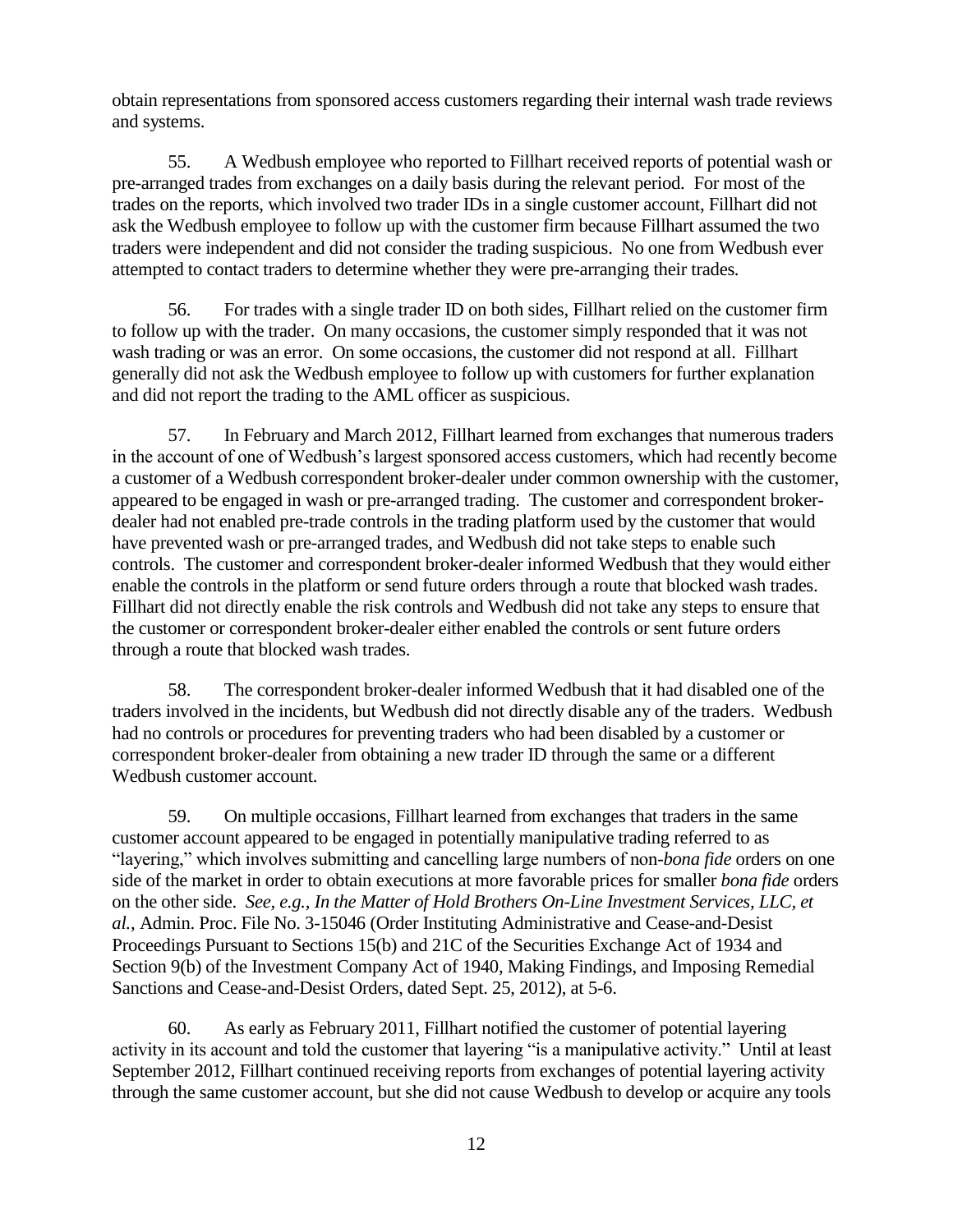to detect or cause the reporting of potential layering activity and did not warn the customer's principals that the account would be disabled if the trading activity continued.

61. In late 2011, Bell and Fillhart met with another senior officer in the Correspondent Services Division to discuss the substantial compliance risks posed to Wedbush by sponsored access customers like the one that had been the subject of numerous reports of potential layering and wash trading and had been addressed in face-to-face meetings with Commission staff—the customer that had thousands of essentially anonymous foreign traders trading through a single Wedbush customer account. Bell, Fillhart, and the other officer decided not to terminate the customer's relationship with Wedbush, but agreed that Wedbush should not take on new market access customers with similar business models because of the compliance risks to Wedbush. In October 2012, Bell, Fillhart, and the other officer met again and decided to terminate Wedbush's relationship with the customer.

62. During the relevant period, Wedbush did not file any suspicious activity reports relating to potential layering and filed only two suspicious activity reports relating to potential wash or pre-arranged trading. More broadly, Fillhart knew that Wedbush did not review for a variety of manipulative trading practices, including fictitious orders, marking the open or marking the close, traders at a Wedbush customer trading a security between each other to manipulate the price of the security, manipulating securities prices through wash trades, or layering.

#### **Authorization of Traders**

63. Subsection (b) of the Market Access Rule requires a broker-dealer with market access, or that provides a customer or any other person with access to an exchange or ATS through the use of its MPID or otherwise, to "establish, document, and maintain a system of risk management controls and supervisory procedures reasonably designed to manage the financial, regulatory, and other risks" of its market access business. Subsection (c)(2)(iii) of the Market Access Rule required Wedbush to have risk management controls and supervisory procedures that were reasonably designed to restrict access to trading systems and technology that provide market access to persons and accounts pre-approved and authorized by Wedbush, the broker-dealer with market access. As described below, for many of its largest sponsored access customers, Wedbush only pre-approved and authorized the principals for the account and relied on its customer to preapprove and authorize the thousands of individual traders who received market access through the account without reasonably designed controls and supervisory procedures to restrict access to trading systems and technology that provide market access to persons and accounts pre-approved and authorized by the broker or dealer. Accordingly, Wedbush failed to have controls and procedures that complied with Subsection (c)(2)(iii) of the Market Access Rule. Wedbush also did not effectively allocate these obligations, to the extent permitted by Subsection (d)(1) of the Market Access Rule, to its registered broker-dealer customers.

64. Wedbush's WSPs asserted that sponsored access customers were required to provide authorized trader information to Wedbush "upon commencement of sponsored access and when a change occurs." The WSPs also asserted that Wedbush would verify authorized trader information annually. Wedbush did not have any controls or procedures requiring customers to obtain approval from Wedbush before authorizing new traders.

65. When Wedbush opened a sponsored access account, Wedbush employees obtained identifying information and performed background checks only on the principals of the entity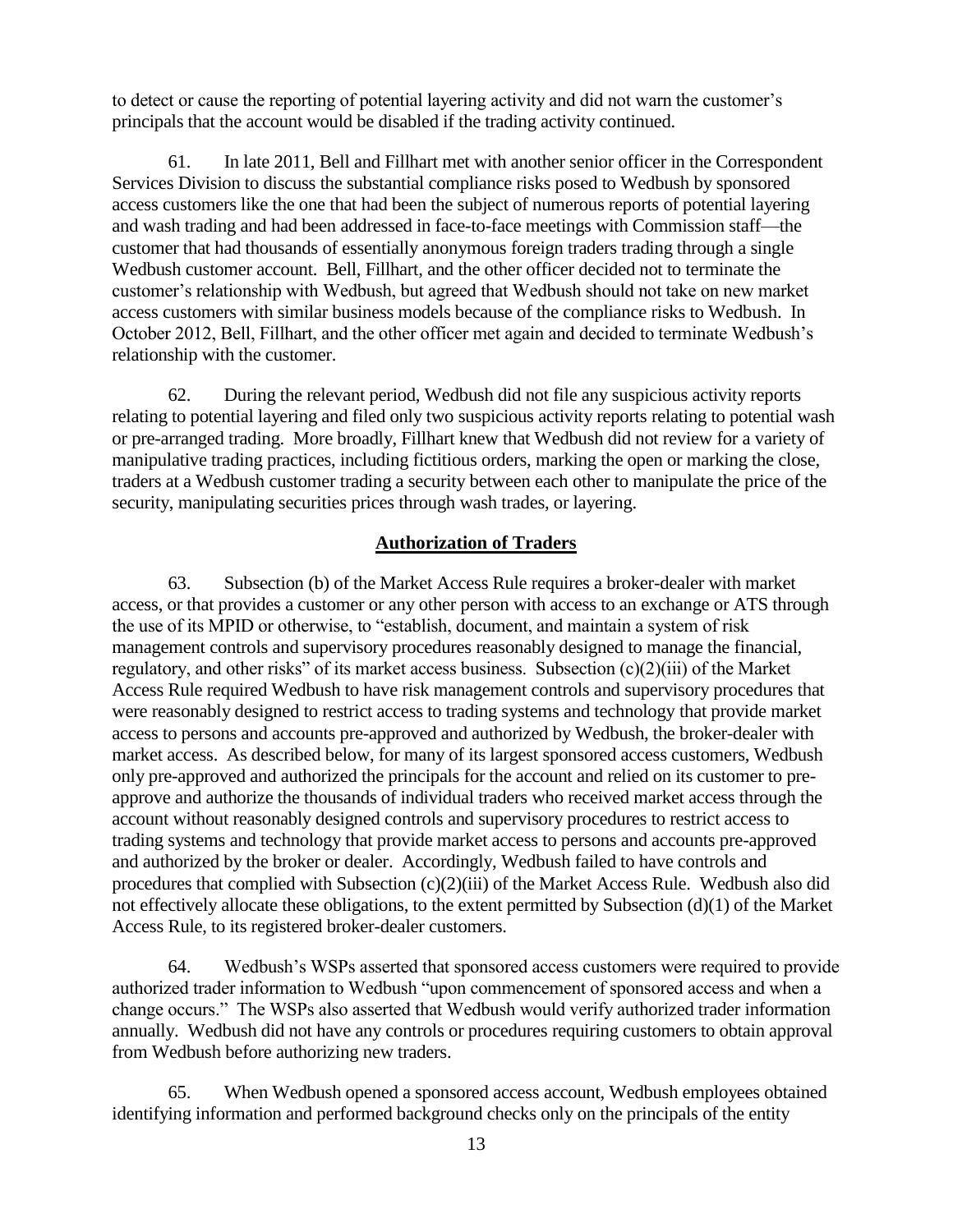opening the account, not on other individuals that the entity authorized to trade through the account. While customers sometimes copied a Wedbush employee on their emails instructing platform providers to authorize new traders to trade through the customer's account, Wedbush did not have any written policies or procedures for pre-approving or authorizing new traders for existing sponsored access accounts.

66. Some customer firms and platform providers used a one-page "AccountID creation form" that called for certain information about each authorized trader, but Wedbush did not require use of the form and Wedbush rarely obtained copies of the forms from customers. There was a section on the form for approval of the trader's access, but neither Wedbush nor the customers completed that section of the form.

67. For customer firms with hundreds or thousands of traders, Wedbush usually relied on the customer firm to maintain a list of authorized traders and their trader IDs. Beginning in September 2011, Wedbush employees who reported to Fillhart occasionally obtained lists of authorized traders from customer firms with large numbers of traders and ran searches by name to determine whether any traders were subject to sanctions or restrictions on business activity by the Office of Foreign Assets and Control (OFAC), an office with the Department of the Treasury that administers economic and trade sanctions based on U.S. foreign policy and national security goals. These searches were done after, not before, the customer firm extended market access to the traders. OFAC's programs are separate and distinct from the AML requirements imposed on broker-dealers by Exchange Act Rule 17a-8 and underlying Treasury regulations.

68. For customer firms with hundreds or thousands of traders, neither Fillhart nor Bell asked Wedbush employees to take any steps to verify trader names or identities or to speak to any of the traders. Bell and Fillhart knew that Wedbush relied exclusively on the customer firms, some of which were not registered broker-dealers, to confirm trader identities and oversee their trading strategies. Fillhart herself had the experience of being unable to find a list of trader information for a particular Wedbush client. Because of these facts, particularly the component of Wedbush's business that provided sponsored access to hundreds or thousands of traders through Wedbush's customers, Wedbush's controls and procedures for the pre-approval and authorization of traders were not reasonable. As noted above, Wedbush also did not effectively allocate these obligations, to the extent permitted by Subsection (d)(1) of the Market Access Rule, to its registered brokerdealer customers.

### **Review of Effectiveness of Market Access Controls and Procedures**

69. Section (e) of the Market Access Rule required Wedbush to establish, document, and maintain a system for regularly reviewing the effectiveness of its risk management controls and supervisory procedures relating to market access and to conduct a review of its market access business in accordance with written procedures at least annually. Wedbush did not have any written procedures for regularly reviewing the effectiveness of its market access controls and procedures, and Bell and Fillhart both acknowledged that they had primary responsibility for designing and implementing Wedbush's controls and procedures relating to its market access business. As described below, the only review relating in any way to the market access business that Wedbush conducted during the relevant period did not mention the Market Access Rule or any specific risk management controls or supervisory procedures relating to market access.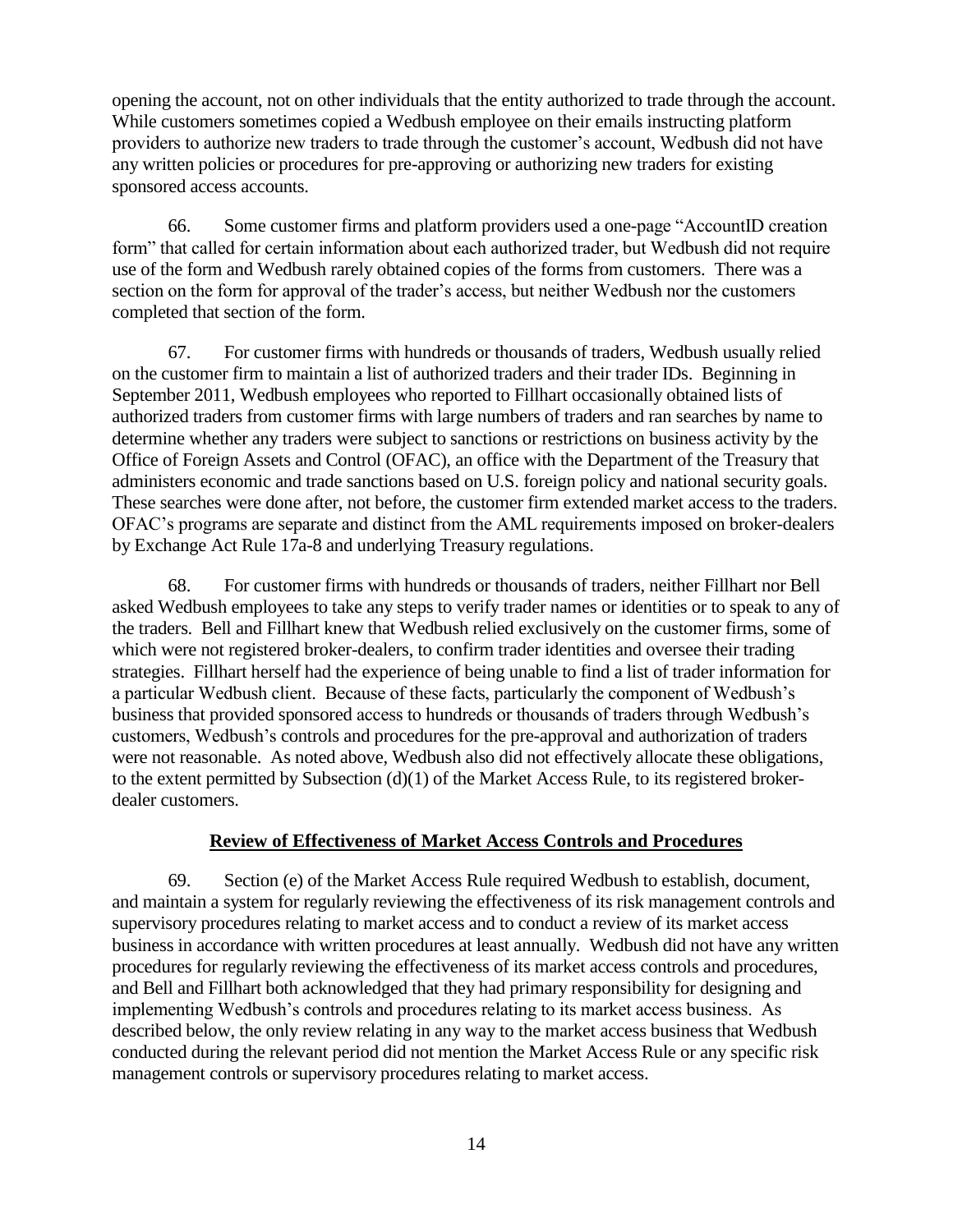70. On Friday, March 23, 2012, in preparation for Wedbush's required certification of supervisory controls pursuant to SRO rules, one of Wedbush's Co-Chief Compliance Officers asked the two internal audit employees at Wedbush to review five areas of Wedbush's business, including one described as "High Frequency Trading." The memorandum containing this request did not mention the Market Access Rule, any other Commission rules, or sponsored access.

71. The internal audit employees prepared a written report dated Monday, March 26, 2012, describing their review, including one page relating to "High Frequency Trading/Exchange Traded Funds." The report did not mention the Market Access Rule, any other Commission rules, sponsored access, Wedbush's WSPs, or any specific risk management controls or supervisory procedures that Wedbush had adopted to comply with the Rule.

72. According to the report, the employees reviewed documents, observed procedures, and spoke with three employees in the Correspondent Services Division as part of the review. The report cited two specific steps—reviewing the checklist for onboarding new customers and observing software applications used for monitoring customer buying power and trading activities. The report noted that the software applications included risk management settings, but did not state that any specific settings were reviewed or tested.

73. The report concluded that, based on the internal audit employees' review, management's controls in the "High Frequency Trading/Exchange Traded Funds" area were adequate and functioning as intended.

74. The Co-Chief Compliance Officer incorporated this section of the report verbatim in a report that he sent to Wedbush's President and the rest of Wedbush's management team and Board on March 30, 2012. Like the internal audit report, this report did not mention the Market Access Rule, any other Commission rules, sponsored access, Wedbush's WSPs, or any specific risk management controls or supervisory procedures that Wedbush had adopted to comply with the Rule. No other reviews of the market access business were conducted by Wedbush employees during the relevant period.

75. Based on the report, as well as conversations with and information previously provided by Bell and others, Wedbush's President signed a certification dated March 30, 2012, citing SRO rules and Rule 15c3-5 (the Market Access Rule), and stating that the firm's risk management controls and supervisory procedures in connection with market access complied with Rule 15c3-5. For the reasons described above, that certification was inaccurate.

# **Preservation of Records**

76. Section 17(a) of the Exchange Act and Rule 17a-4(b)(4) thereunder require brokerdealers to preserve for three years originals of all communications received and copies of all communications sent relating to its business as such. Wedbush did not preserve originals or copies of communications containing trading instructions relating to ISOs submitted by some of its customers under a Wedbush MPID through third-party trading platforms. As a result, Wedbush employees could not determine which orders submitted by those customers during the relevant period were ISOs.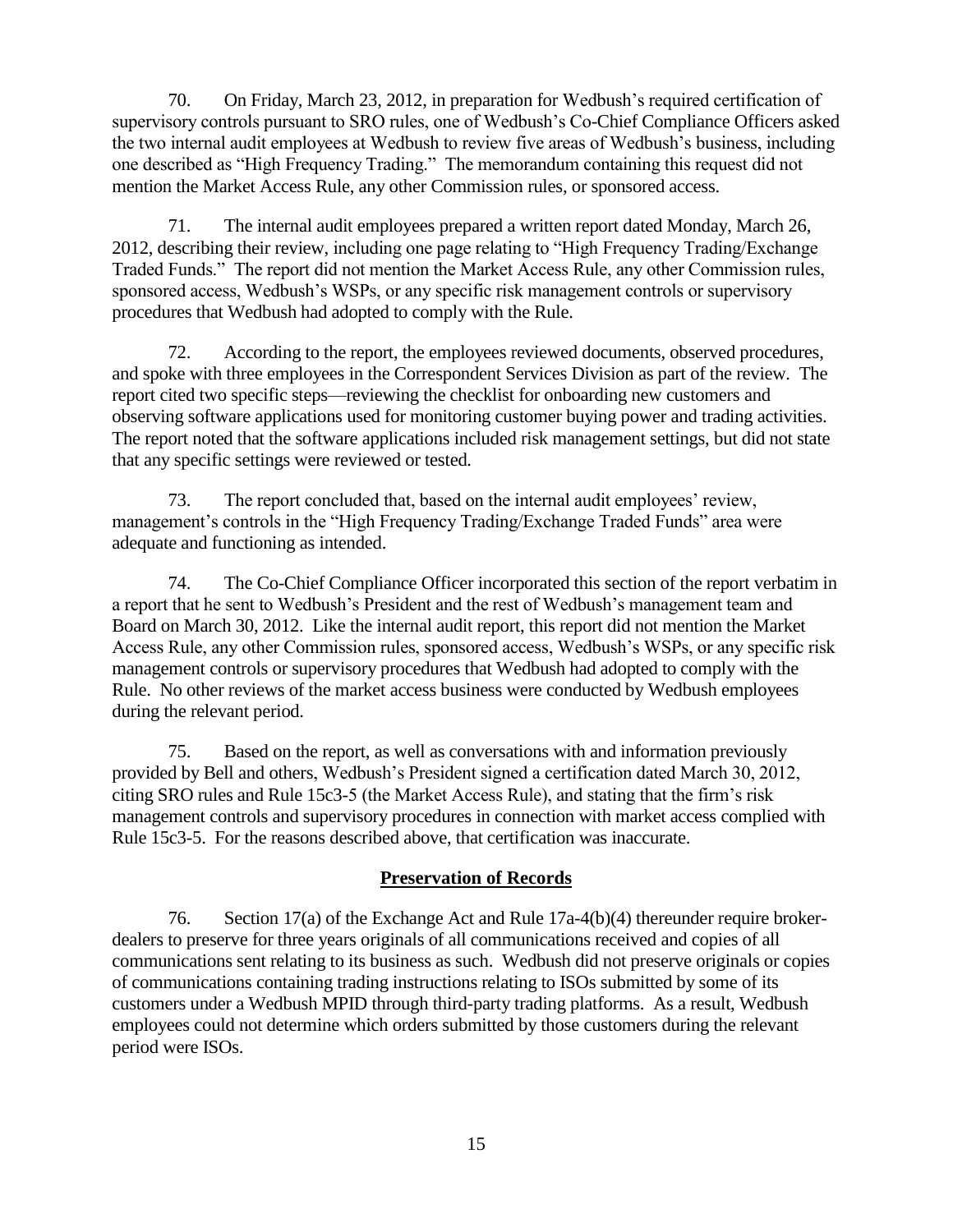## **Violations**

77. Section  $15(c)(3)$  of the Exchange Act requires broker-dealers to comply with the Commission's rules regarding safeguards, financial responsibility, and related practices of brokerdealers. Rule 15c3-5 thereunder requires broker-dealers with market access to establish, document, and maintain a system of risk management controls and supervisory procedures that is reasonably designed to manage the financial, regulatory, and other risks of its market access business; to maintain direct and exclusive control over the market access controls and procedures; and to establish, document, and maintain a system for regularly reviewing the effectiveness of its risk management controls and supervisory procedures relating to market access. As discussed above, Wedbush willfully violated Section 15(c)(3) of the Exchange Act and Rule 15c3-5 thereunder because it did not maintain exclusive control over risk management controls in sponsored access trading platforms; did not have a system of risk management controls and supervisory procedures that was reasonably designed to ensure compliance with all regulatory requirements, including those that must be satisfied on a pre-order entry basis; did not have controls and procedures reasonably designed to restrict access to market access trading systems to persons and accounts pre-approved and authorized by Wedbush; did not establish, document, and maintain a system for regularly reviewing the effectiveness of its risk management controls and supervisory procedures relating to market access; and did not conduct an adequate review of its market access controls and procedures during the relevant period.

78. Section 17(a) of the Exchange Act and Rule 17a-8 thereunder require broker-dealers to comply with the reporting, recordkeeping, and record retention requirements of the regulations adopted by the Department of the Treasury pursuant to the Bank Secrecy Act. Treasury regulations require broker-dealers to file reports of any suspicious transactions relevant to a possible violation of law or regulation. As discussed above, Wedbush willfully violated Section 17(a) of the Exchange Act and Rule 17a-8 thereunder because it failed to file reports of suspicious trading activity in connection with is market access business.

79. Section 17(a) of the Exchange Act and Rule 17a-4(b)(4) thereunder require brokerdealers to preserve for three years originals of all communications received and copies of all communications sent relating to their business as such. As discussed above, Wedbush willfully violated Section 17(a) of the Exchange Act and Rule 17a-4(b)(4) thereunder because it failed to preserve originals or copies of communications containing trading instructions relating to ISOs submitted by its customers under a Wedbush MPID through third-party trading platforms.

80. Rule 203(b)(1) of Regulation SHO prohibits a broker-dealer from accepting or effecting a short sale order unless the broker-dealer has borrowed the security or entered into an arrangement to borrow the security, or has reasonable grounds to believe that the security can be timely borrowed, and has documented its compliance with Rule 203(b)(1). As discussed above, Wedbush willfully violated Rule 203(b)(1) of Regulation SHO because it allowed sponsored access customers to submit short-sale orders for securities that were not easy to borrow without first otherwise locating shares to borrow.

81. Rule 611(c) of Regulation NMS requires the broker-dealer responsible for routing an ISO to take reasonable steps to establish that the order meets the requirements of Rule 600(b)(30), which requires the broker-dealer routing the ISO to sweep the market by routing simultaneously additional orders, as necessary, to execute against the full size of all better-priced protected quotations. As discussed above, Wedbush willfully violated Rule 611(c) of Regulation NMS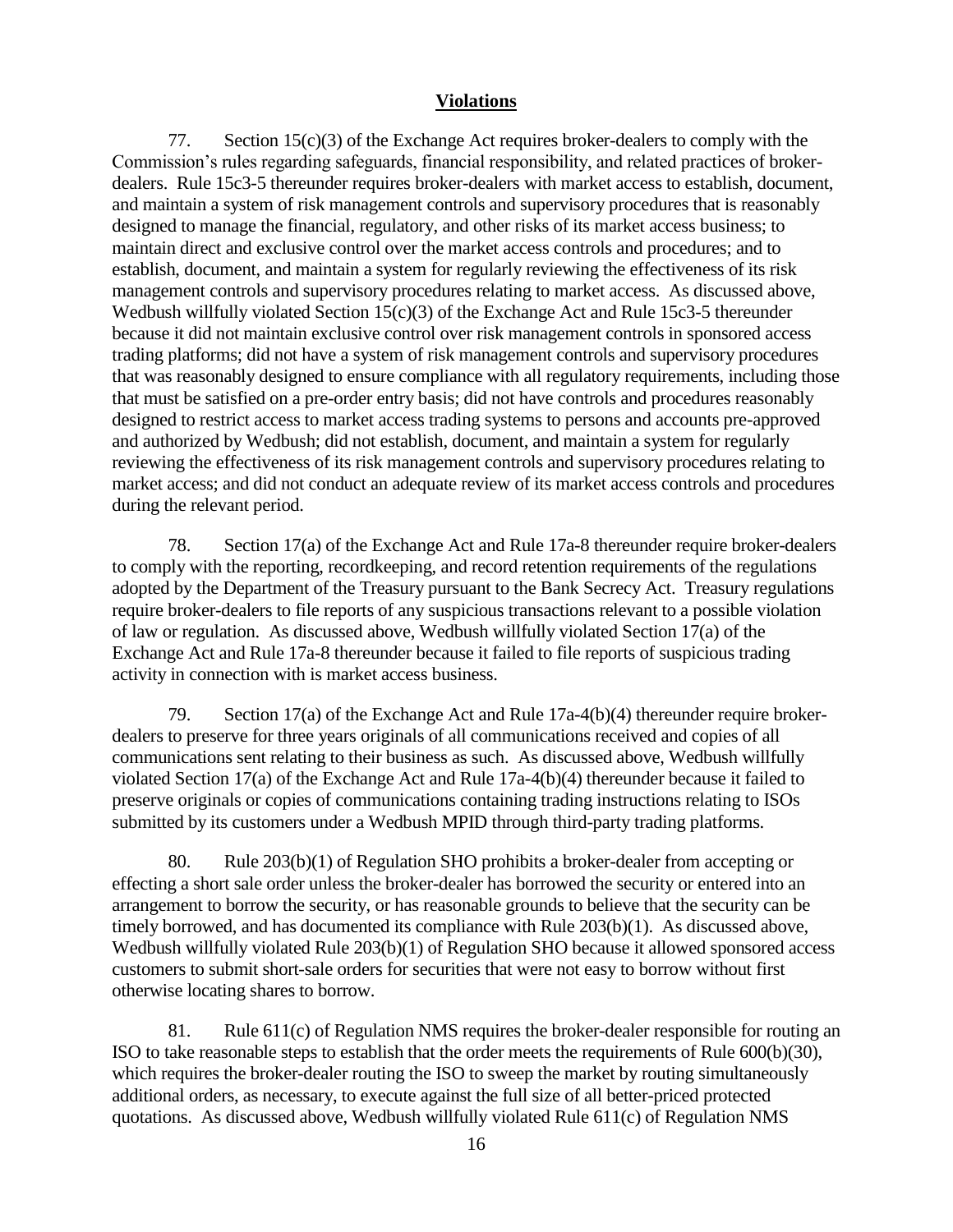because it allowed sponsored access customers to submit ISOs without Wedbush taking reasonable steps to ensure that it satisfied the requirements for sending ISOs.

# **Undertakings**

Wedbush has undertaken to do the following:

82. Retain, at its own expense, one or more qualified independent consultants (the "Consultant") not unacceptable to the Commission staff to conduct a comprehensive review of Wedbush's current system of controls and procedures for compliance with all applicable regulatory requirements relating to its market access business, including but not limited to Exchange Act Rules 15c3-5 and 17a-8; to assess Wedbush's corporate governance and culture of compliance with respect to its market access business; and to provide recommendations for improvements as may be needed. The Consultant's review and analysis shall include:

a. Wedbush's documented system of risk management controls and supervisory procedures relating to market access as required by Exchange Act Rule 15c3-5, including both regulatory and financial risk management controls and supervisory procedures;

b. Wedbush's documented system for regularly reviewing the effectiveness of its risk management controls and supervisory procedures relating to market access;

c. Wedbush's policies and procedures to detect and cause the reporting of transactions by its market access customers that may be relevant to a possible violation of law or regulation as required by Exchange Act Rule 17a-8 and underlying Bank Secrecy Act regulations; and

d. Wedbush's corporate governance structure and culture of compliance relating to its market access business, including the structure and functioning of Wedbush's Business Conduct and Compliance departments relating to its market access business.

83. Provide, within thirty (30) days of the issuance of this Order, a copy of the engagement letter detailing the Consultant's responsibilities to Daniel M. Hawke, Chief, Market Abuse Unit, U.S. Securities and Exchange Commission, One Penn Center, 1617 JFK Boulevard, Suite 520, Philadelphia, PA 19103, with a copy to Steven D. Buchholz, Assistant Regional Director, U.S. Securities and Exchange Commission, 44 Montgomery Street, 28th Floor, San Francisco, CA 94104.

84. Cooperate fully with the Consultant, including providing the Consultant with access to its files, books, records, and personnel (and the files, books, records, and personnel of Wedbush's affiliated entities, to the extent they relate to Wedbush's market access business), as reasonably requested for the above-referenced review, and obtaining the cooperation of respective employees or other persons under Wedbush's control.

85. Require the Consultant to report to the Commission staff on its activities as the staff may request.

86. Permit the Consultant to engage such assistance, clerical, legal, or expert, as necessary and at a reasonable cost, to carry out its activities, and the cost, if any, of such assistance shall be borne exclusively by Wedbush.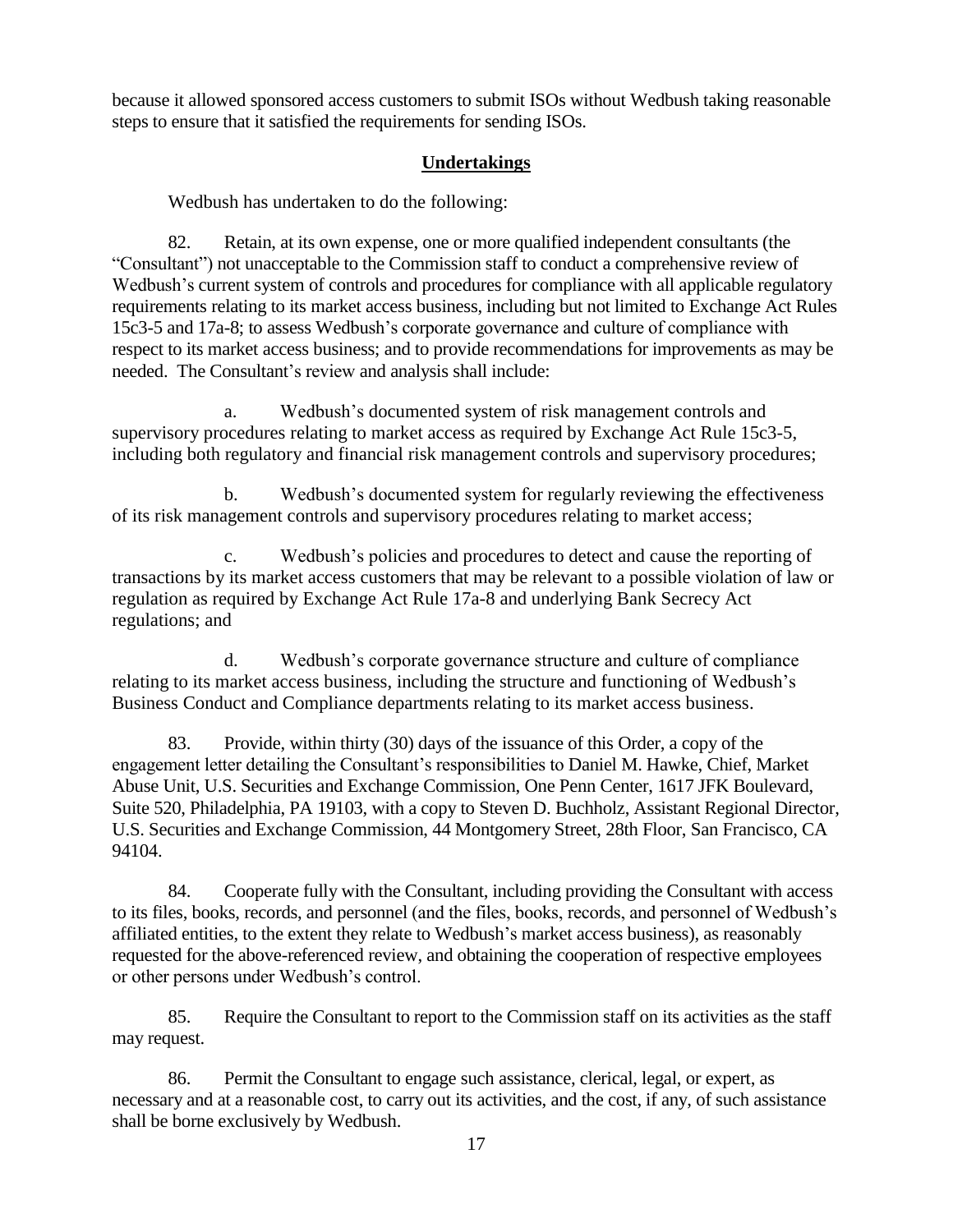87. Require the Consultant, within thirty (30) days of being retained (unless otherwise extended by the Commission staff for good cause), to provide Wedbush and the Commission staff with (i) an estimate of the time needed to complete the review and analysis, and (ii) a proposed deadline, subject to the approval of the Commission staff, for the preparation of a written report describing the review and analysis ("Report").

88. Require the Consultant to issue the Report by the approved deadline and provide the Report simultaneously to Wedbush and the Commission staff. The Report shall:

a. Evaluate the adequacy of Wedbush's documented system of risk management controls and supervisory procedures to manage the regulatory, financial, and other risks of its market access business and, as may be needed, make recommendations for strengthening Wedbush's system of market access controls and procedures;

b. Evaluate the adequacy of Wedbush's documented system for regularly reviewing the effectiveness of its risk management controls and supervisory procedures relating to market access and, as may be needed, make recommendations for strengthening Wedbush's system for regularly reviewing the effectiveness of its market access controls and procedures;

c. Evaluate the adequacy of Wedbush's policies and procedures relating to its market access business to detect and cause the reporting of transactions that may be relevant to a possible violation of law or regulation and, as may be needed, make recommendations for strengthening Wedbush's policies and procedures relating to suspicious activity reporting with respect to its market access business; and

d. Evaluate Wedbush's corporate governance structure and culture of compliance relating to its market access business and, as may be needed, make recommendations for improvements.

89. Submit to the Commission staff and the Consultant, within thirty (30) days of the Consultant's issuance of the Report, the date by which Wedbush will adopt and implement any recommendations in the Report, subject to Sections (a)-(c) below and subject to the approval of the Commission staff.

a. As to any recommendation that Wedbush considers to be, in whole or in part, unduly burdensome or impractical, Wedbush may submit in writing to the Consultant and the Commission staff a proposed alternative reasonably designed to accomplish the same objectives, within thirty (30) days of the Consultant's issuance of the Report. Wedbush shall then attempt in good faith to reach an agreement with the Consultant relating to each disputed recommendation and request that the Consultant reasonably evaluate any alternative proposed by Wedbush. If, upon evaluating Wedbush's proposal, the Consultant determines that the suggested alternative is reasonably designed to accomplish the same objectives as the recommendations in question, then the Consultant shall approve the suggested alternative and make the recommendations. If the Consultant determines that the suggested alternative is not reasonably designed to accomplish the same objectives, the Consultant shall reject Wedbush's proposal. The Consultant shall inform Wedbush and the Commission staff of the Consultant's final determination concerning any recommendation that Wedbush considers to be unduly burdensome or impractical within fourteen (14) days after the conclusion of the discussion and evaluation by Wedbush and the Consultant.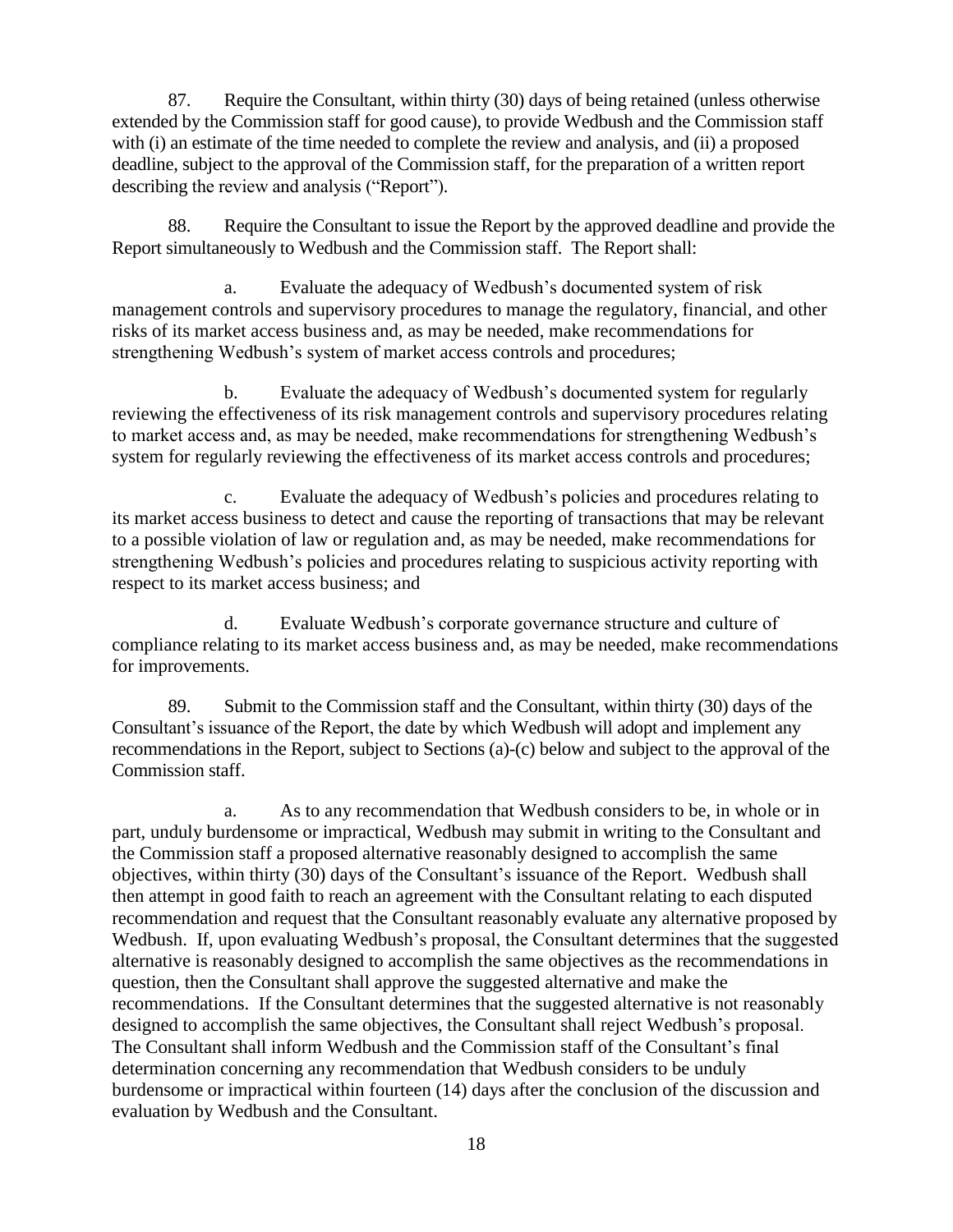b. In the event that Wedbush and the Consultant are unable to agree on an alternative proposal, Wedbush and the Consultant shall jointly confer with the Commission staff regarding the disputed recommendation, and Wedbush shall accept the Commission staff's determination with respect to the disputed recommendation.

c. Within fourteen (14) days after the final determination of any disputed recommendation, Wedbush shall submit to the Consultant and the Commission staff the date by which Wedbush will adopt and implement the recommendation, subject to the approval of the Commission staff.

90. Adopt and implement, on the timetable set forth by Wedbush in accordance with paragraph 89, the recommendations in the Report. Wedbush shall notify the Consultant and the Commission staff in writing when the recommendations have been implemented.

91. Within thirty (30) days after Wedbush notifies the Consultant that the recommendations have been implemented, require the Consultant to certify, in writing, to Wedbush and the Commission staff, that Wedbush has implemented the Consultant's recommendations. The Consultant's certification shall also include an opinion of the Consultant as to whether Wedbush's risk management controls and supervisory procedures relating to market access are reasonably designed to manage the financial, regulatory, and other risks of its market access business, and whether Wedbush's policies and procedures relating to its market access business can be reasonably expected to detect and cause the reporting of transactions that may be relevant to a possible violation of law or regulation.

92. Within one hundred and eighty (180) days from the date of the Consultant's certification described in paragraph 91 above, require the Consultant to have completed a review of how Wedbush is implementing, enforcing, and auditing the effectiveness of its risk management controls and supervisory procedures relating to market access and its policies and procedures relating to suspicious activity reporting with respect to its market access business and submit a final written report ("Final Report") to Wedbush and the Commission staff. The Final Report shall include an opinion of the Consultant as to whether Wedbush is taking reasonable steps to implement, enforce, and audit the effectiveness of its risk management controls and supervisory procedures relating to market access and its policies and procedures relating to suspicious activity reporting with respect to its market access business.

93. Require the Consultant to enter into an agreement providing that, for the period of the engagement and for a period of two years after completion of the engagement, the Consultant shall not enter into any employment, consultant, attorney-client, auditing, or other professional relationship with Wedbush, or any of its present or former affiliates, directors, officers, employees, or agents acting in their capacity as such. The agreement will also provide that the Consultant will require that any firm with which it is affiliated or of which it is a member, and any person engaged to assist the Consultant in the performance of its duties under this Order, shall not, without prior written consent of the Commission staff, enter into any employment, consultant, attorney-client, auditing, or other professional relationship with Wedbush, or any of its present or former affiliates, directors, officers, employees, or agents acting in their capacity as such for the period of the engagement and for a period of two years after completion of the engagement.

94. Certify, in writing, its compliance with the Undertakings set forth above. Wedbush's certification shall identify the Undertakings, provide written evidence of compliance in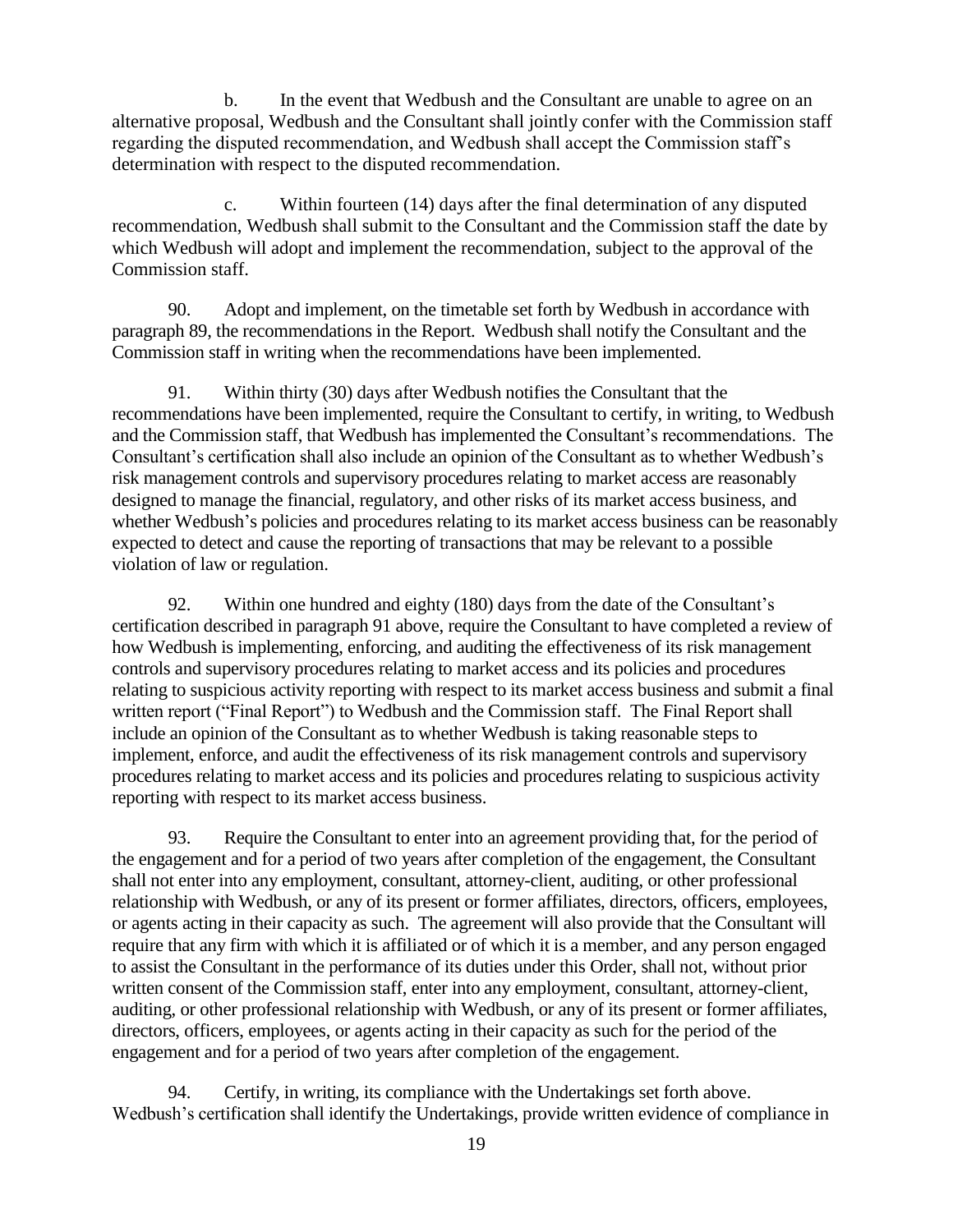the form of a narrative, and be supported by exhibits sufficient to demonstrate compliance. The Commission staff may make reasonable requests for further evidence of compliance, and Wedbush agrees to provide such evidence. The certification and supporting material shall be submitted no later than thirty (30) days after the completion of the Undertakings to Daniel M. Hawke, Chief, Market Abuse Unit, U.S. Securities and Exchange Commission, One Penn Center, 1617 JFK Boulevard, Suite 520, Philadelphia, PA 19103, with a copy to Steven D. Buchholz, Assistant Regional Director, U.S. Securities and Exchange Commission, 44 Montgomery Street, 28th Floor, San Francisco, CA 94104.

95. To ensure the independence of the Consultant, Wedbush shall not have the authority to terminate the Consultant without prior written approval of the Commission's staff and shall compensate the Consultant and persons engaged to assist the Consultant for services rendered pursuant to this Order at their reasonable and customary rates.

96. Wedbush may apply to the Commission staff for an extension of the deadlines described above before their expiration and, upon a showing of good cause by Wedbush, the Commission staff may, in its sole discretion, grant such extensions for whatever time period it deems appropriate.

97. The Commission's acceptance of Wedbush's offer of settlement and entry of this Order shall not be construed as its approval of any controls, policies, or procedures reviewed by the Consultant or implemented based on the Consultant's recommendations.

## **IV.**

In view of the foregoing, the Commission deems it appropriate in the public interest to impose the sanctions agreed to in Respondent Wedbush's Offer.

Accordingly, pursuant to Sections 15(b) and 21C of the Exchange Act and Section 203(e) of the Advisers Act, it is hereby ORDERED that:

A. Respondent Wedbush cease and desist from committing or causing any violations and any future violations of Sections 15(c)(3) and 17(a) of the Exchange Act; Rules 15c3-5, 17a-4, and 17a-8 thereunder; Rule 203(b)(1) of Regulation SHO; and Rule 611(c) of Regulation NMS.

B. Respondent Wedbush is censured.

C. Respondent Wedbush shall, within ten (10) days of the entry of this Order, pay a civil money penalty in the amount of \$2,447,043.38 to the Securities and Exchange Commission. If timely payment is not made, interest shall accrue pursuant to 31 U.S.C. § 3717. Payment must be made in one of the following ways: (1) Wedbush may transmit payment electronically to the Commission, which will provide detailed ACH transfer/Fedwire instructions upon request; (2) Wedbush may make direct payment from a bank account via Pay.gov through the SEC website at http://www.sec.gov/about/offices/ofm.htm; or (3) Wedbush may pay by certified check, bank cashier's check, or United States postal money order, made payable to the Securities and Exchange Commission and hand-delivered or mailed to: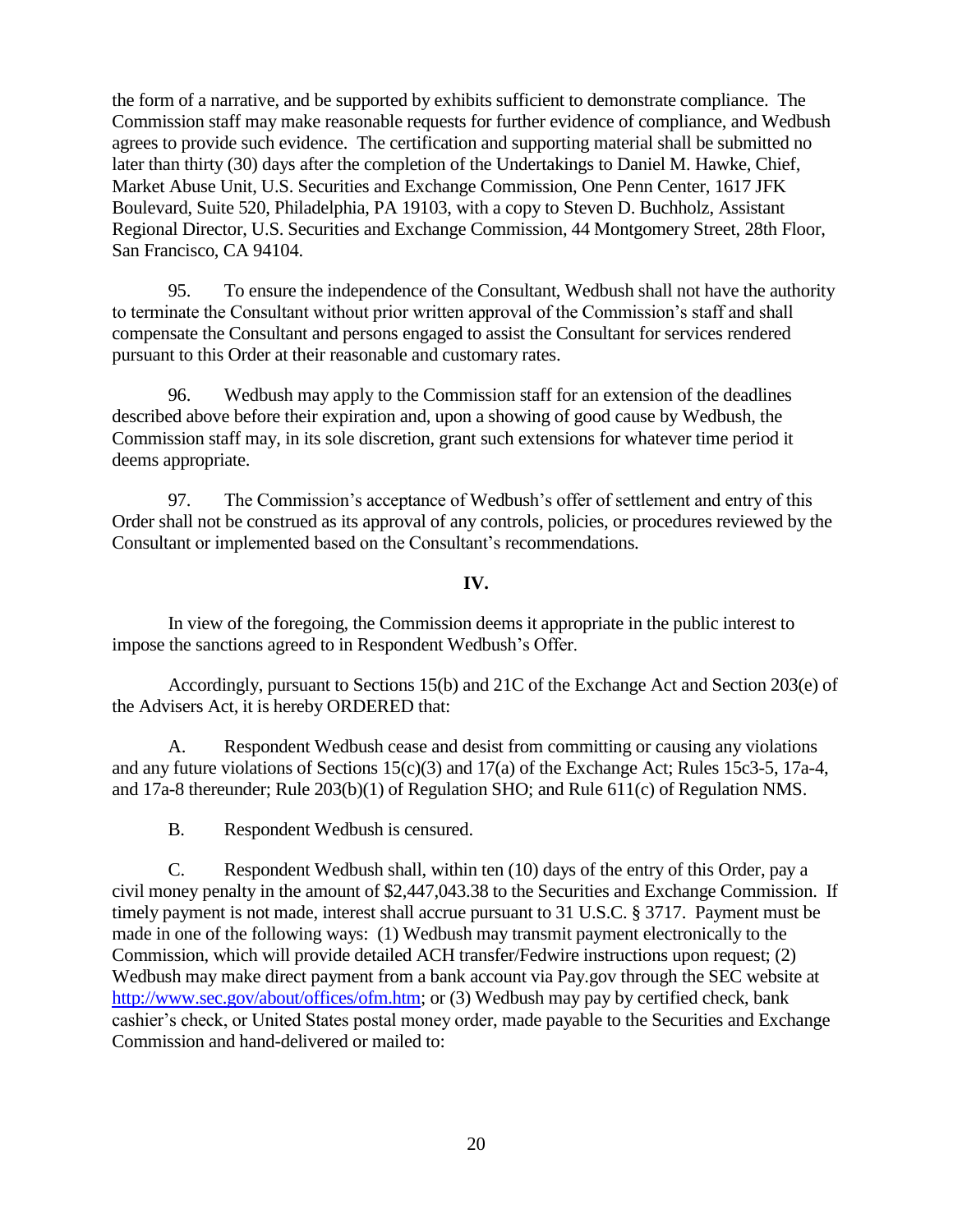Enterprise Services Center Accounts Receivable Branch HQ Bldg., Room 181, AMZ-341 6500 South MacArthur Boulevard Oklahoma City, OK 73169

Payments by check or money order must be accompanied by a cover letter identifying Wedbush as a Respondent in these proceedings and the file number of these proceedings; a copy of the cover letter and check or money order must be sent to Daniel M. Hawke, Chief, Market Abuse Unit, U.S. Securities and Exchange Commission, One Penn Center, 1617 JFK Boulevard, Suite 520, Philadelphia, PA 19103, with a copy to Steven D. Buchholz, Staff Attorney, U.S. Securities and Exchange Commission, 44 Montgomery Street, 28<sup>th</sup> Floor, San Francisco, CA 94104.

D. Respondent Wedbush shall comply with the Undertakings enumerated in paragraphs 82 through 97 above.

By the Commission.

Brent J. Fields Secretary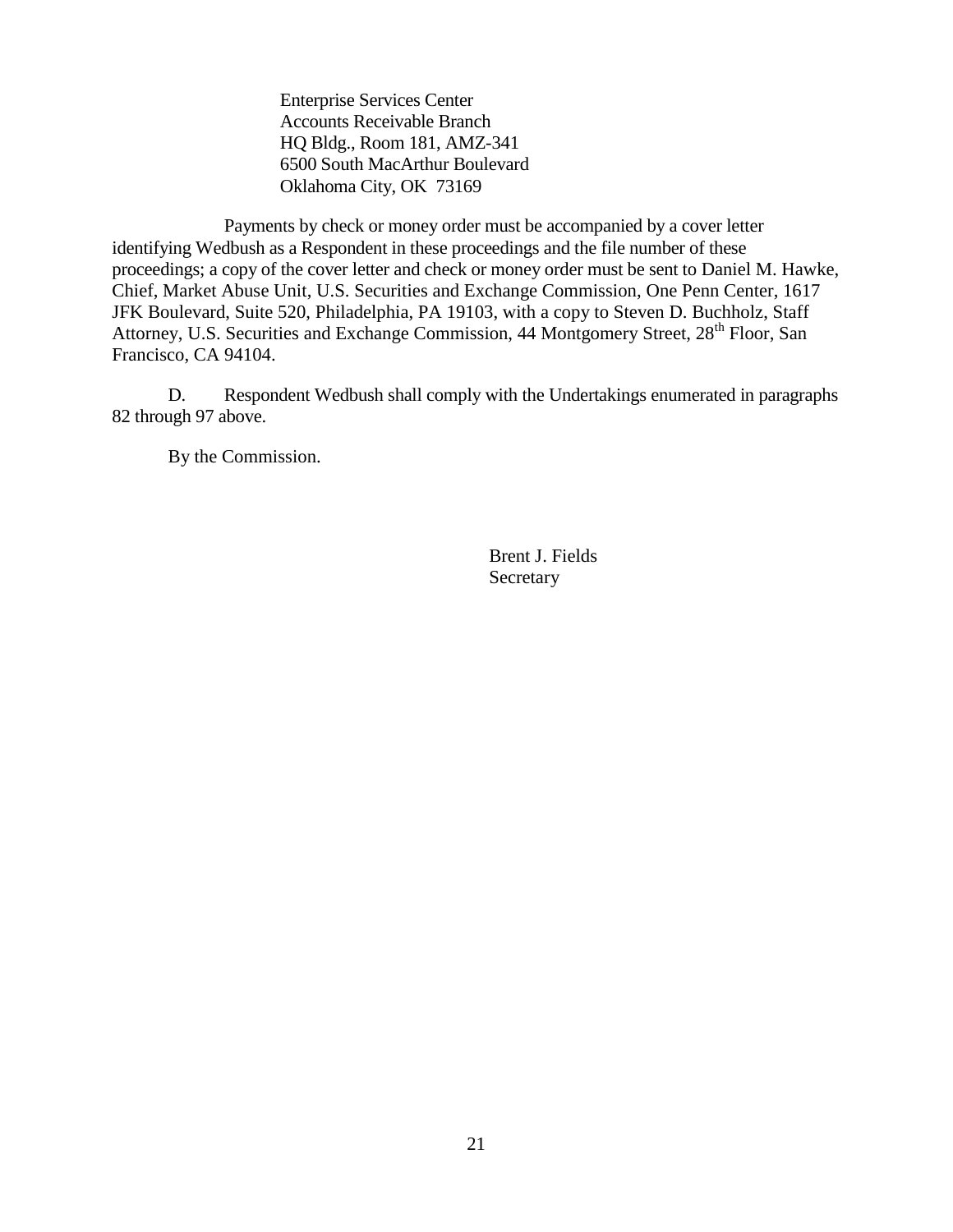## **ANNEX A**

Respondent Wedbush Securities Inc. admits the facts set forth below (the "Admissions") and acknowledges that its conduct violated the federal securities laws:

### **Respondents**

1. Wedbush Securities Inc. is a California corporation with its headquarters in Los Angeles, California. The firm was founded in 1955 and registered with the NASD as a brokerdealer in 1955, with the Commission as a broker-dealer in 1966 and as an investment adviser in 1970. Wedbush is a wholly-owned subsidiary of Wedbush, Inc., a privately-held company. As of December 31, 2012, Wedbush had 79 branch offices and 844 employees. From at least July 2011 until January 2013 (the "relevant period"), Wedbush was consistently ranked as one of the five largest firms by trading volume on NASDAQ.

2. During the relevant period, Jeffrey Bell was Executive Vice President of the Correspondent Services Division of Wedbush, reporting to the firm's President, and was an associated person of Wedbush. Bell also was President of Lime Brokerage LLC ("Lime"), another wholly-owned subsidiary of Wedbush, Inc.

3. Christina Fillhart is a Senior Vice President in the Correspondent Services Division of Wedbush and is an associated person of Wedbush. Fillhart reported to Bell until late 2012, when she began reporting to one of Wedbush's Co-Chief Compliance Officers.

# **Wedbush's Market Access Business**

4. Wedbush's primary market access business is part of the Correspondent Services Division, which also handles traditional clearing operations for introducing broker-dealers, otherwise known as "correspondent" firms. Wedbush's sponsored market access customers send orders directly to exchanges and other trading venues by using online trading platforms or software programs that the customer either owns directly or leases from a third-party platform provider, referred to as a service bureau.

5. During the relevant period, Wedbush had about 50 sponsored access customers that generated average monthly trading volume of 10 billion shares. Several of Wedbush's sponsored access customer firms had hundreds or thousands of authorized traders each during the relevant period.

6. The Correspondent Services Division was Wedbush's most profitable division during the relevant period. Senior managers in the Correspondent Services Division, including Bell and Fillhart, received bonus compensation based in part on the profitability of the Division.

7. In June 2011, Wedbush acquired Lime Brokerage LLC, a provider of trading technology platforms. After Wedbush acquired Lime, about 20% of Wedbush's sponsored access customers began using the Lime platform. The other 80% continued to receive sponsored access either through their own proprietary trading platform or through a third-party platform that the customer leased from a service bureau.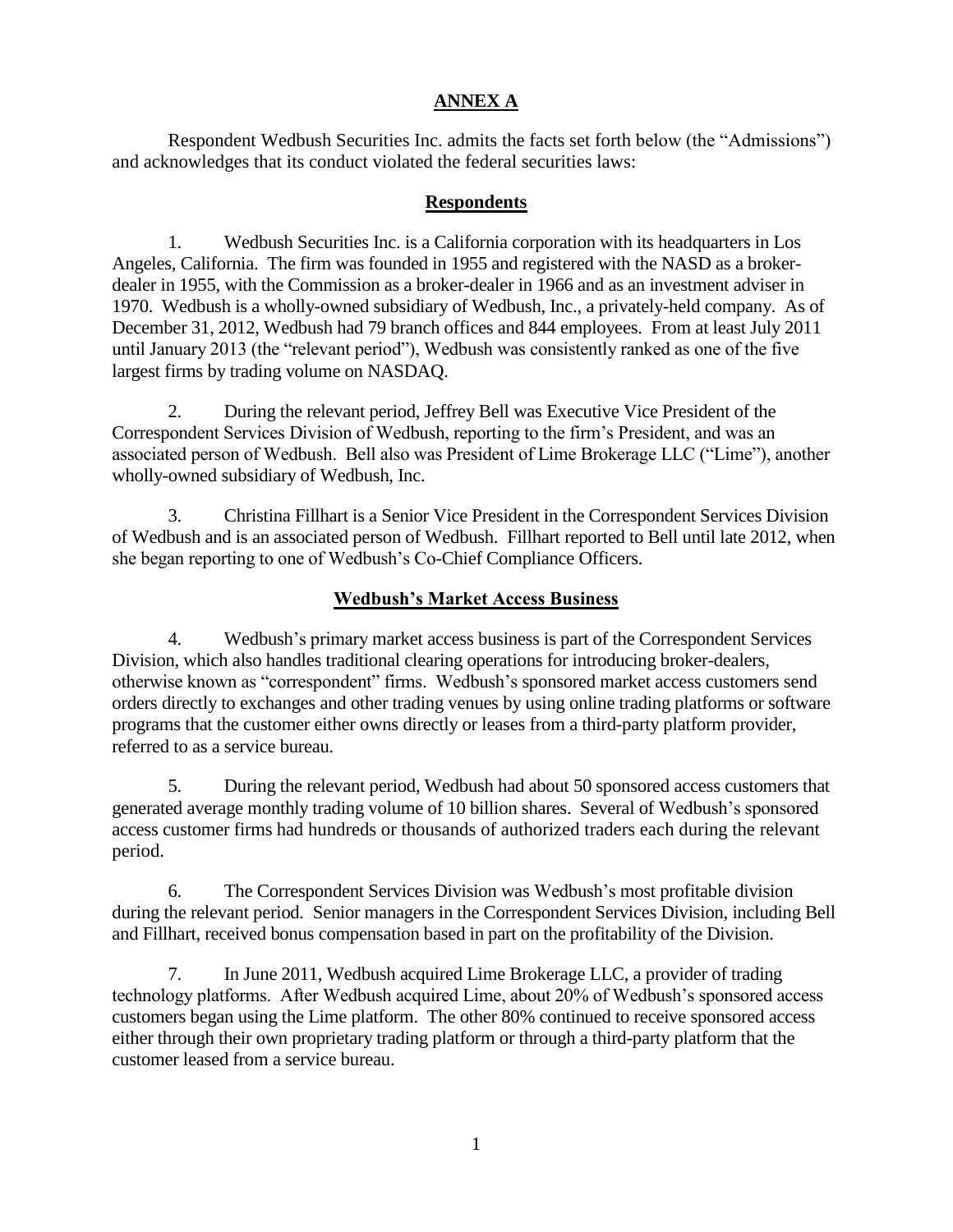8. Wedbush described some risk management controls and supervisory procedures relating to market access in Chapter 31 of the firm's written supervisory procedures ("WSPs"), titled "Sponsored Access."

9. Bell and Fillhart, along with one other senior Wedbush employee in the Correspondent Services Division, had primary responsibility for preparing and adopting Wedbush's controls and procedures relating to market access.

10. Wedbush was aware of the requirements set forth in Rule 15c3-5 when they became effective. During the public comment period for the then-proposed Rule 15c3-5, Wedbush submitted a comment letter to the Commission on March 31, 2010.

11. On May 17, 2011, Commission staff from the Office of Compliance Inspections and Examinations ("OCIE") sent an Examination Deficiency Letter to Wedbush, which was addressed to Bell. Among other things, the letter advised Wedbush that the staff had identified deficient Wedbush controls relating to short sales, identified problems with internal controls over a thirdparty order management system, identified weaknesses in the firm's anti-money-laundering controls, and that Wedbush had failed to respond promptly to compliance issues when they arose.

12. On July 5, 2011, Wedbush representatives, including Bell and Fillhart, met with representatives of OCIE to discuss the impending effectiveness of Rule 15c3-5. During that meeting, the Commission's staff expressed concerns about Wedbush's largest sponsored nonbroker-dealer client and its thousands of traders. Wedbush's presentation to the staff cited the Market Access Rule requirements relating to allocating compliance responsibilities to sponsored access broker-dealer clients and maintaining "direct and exclusive control" of risk settings in trading platforms.

# **Market Access Through Third-Party Trading Platforms**

13. Wedbush employees in the Correspondent Services Division received access from trading platform providers to view risk settings and trading activity in the platforms, but Wedbush did not have exclusive control over some of the regulatory risk settings in third-party or clientproprietary trading platforms because customers had access to set and revise the risk settings. On certain occasions, risk settings intended to prevent violations of rules relating to short sales  $\overline{I}$  were not implemented in a trading platform according to Wedbush's instructions. On other occasions, a

 $\overline{a}$ 

<sup>&</sup>lt;sup>1</sup> Rule 203(b)(1) of Regulation SHO prohibits broker-dealers from accepting or effecting a short sale order unless the broker-dealer has borrowed the security or entered into an arrangement to borrow the security, or has reasonable grounds to believe that the security can be timely borrowed, and has documented its compliance with Rule 203(b)(1).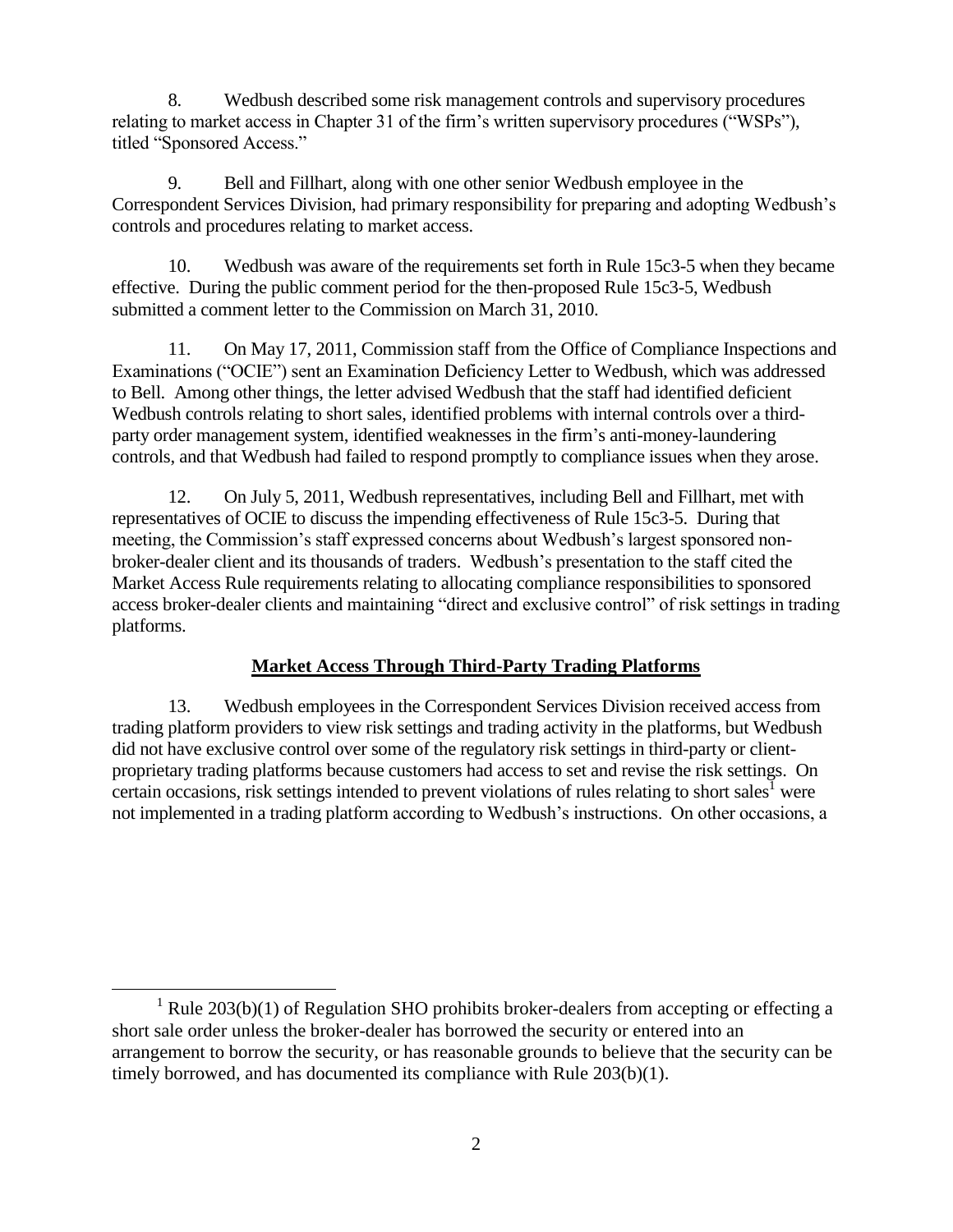customer or platform provider was able to disable or circumvent risk settings intended to prevent wash trades and violations of rules relating to intermarket sweep orders ("ISOs").<sup>2</sup>

14. Wedbush generally had no contractual relationship with third-party platform providers in that Wedbush's customers, rather than Wedbush, leased the trading platforms from third parties.

15. Shortly before most provisions of the Market Access Rule took effect, Wedbush obtained email statements from many of the trading platform providers that the risk management settings in the platforms were under the direct and exclusive control of Wedbush, but Wedbush did not have exclusive control of all risk management settings in the platforms because Wedbush allowed customers to change certain risk settings in the platforms.

16. Wedbush's WSPs stated that each new sponsored access customer would perform an initial "risk demonstration" to show Wedbush the customer's trading platform settings for certain financial and regulatory risk controls. Wedbush had a checklist for the risk demonstration that included, among other things, settings to prevent clearly erroneous trades, wash trades, improper short sales, and, unless authorized by Wedbush, ISOs.

17. In June 2012, Wedbush conducted demonstrations of risk settings in the trading platforms used by sponsored access customers. Wedbush conducted these demonstrations for each platform provider, rather than for each sponsored access customer. During a demonstration, the provider would submit test orders as instructed by Wedbush and confirm that certain risk settings specified by Wedbush were in place and functioning at the time of the demonstration.

18. In these demonstrations, Wedbush did not typically receive demonstrations of the actual risk settings in effect for particular sponsored access customers. As stated above, customers had access to set and revise some of the risk settings in the platforms that were shown during the platform provider's demonstration. Wedbush also did not maintain records of many of the actual risk settings in the platforms with respect to particular customers so that it could determine whether any settings had been changed without its consent.

19. In certain instances, customers or trading platform providers changed certain risk settings without Wedbush's knowledge or consent. For example, a risk setting to prevent improper short sales failed on numerous occasions because the wrong list of securities that were easy to borrow was loaded into the customer's third-party trading platform, and a customer repeatedly circumvented a risk setting that was designed to prevent the use of ISOs. For other risk settings, such as controls to prevent wash trades, Wedbush often did not require customers or platform providers to activate the settings.

 $\overline{a}$ 

 $2$  Rule 611(c) of Regulation NMS requires the broker-dealer responsible for routing an ISO to take reasonable steps to establish that the order meets the requirements of Rule 600(b)(30) of Regulation NMS, which requires the broker-dealer routing the ISO to route simultaneously additional orders, as necessary, to execute against the full size of all better-priced protected quotations.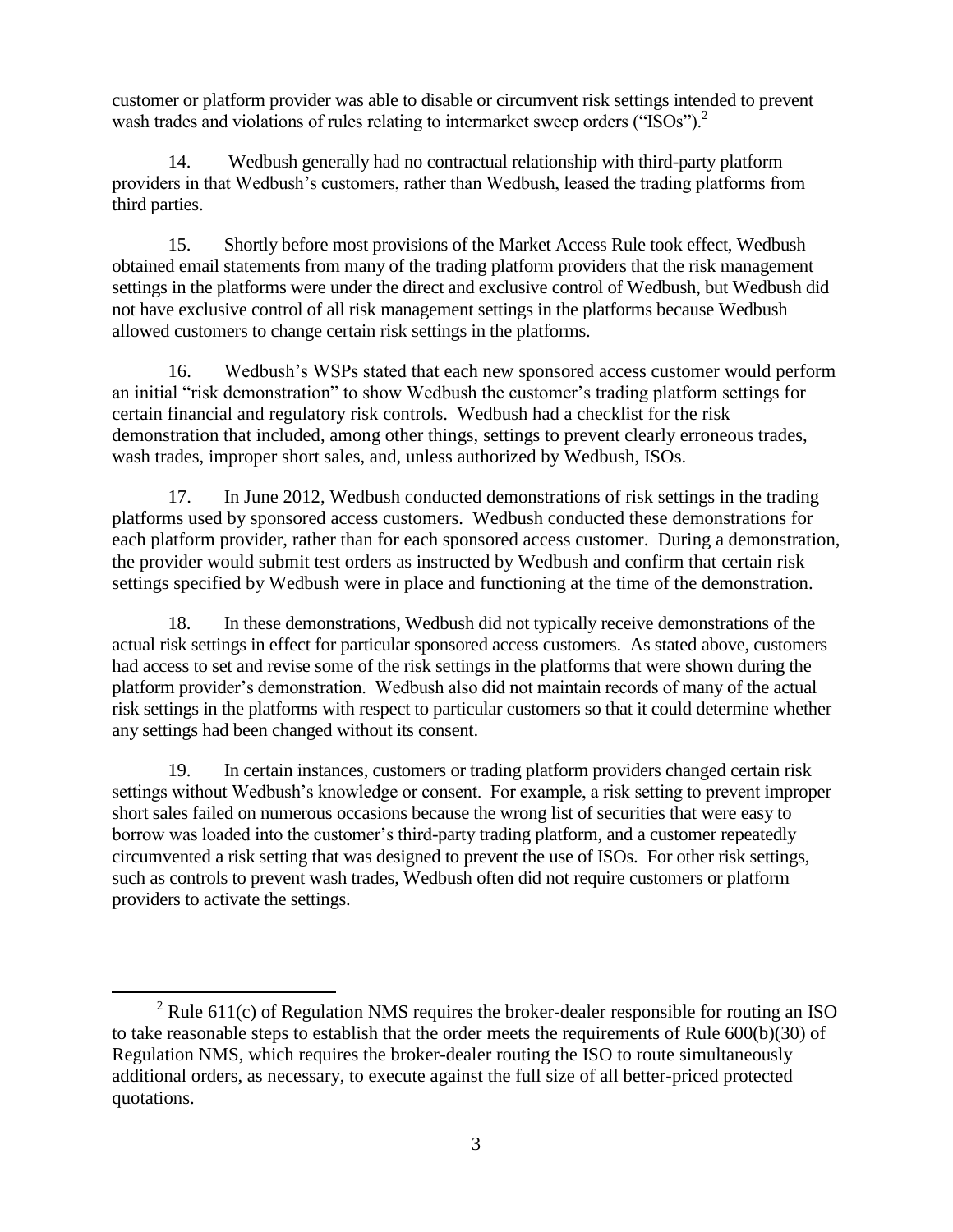# **Attempts to Allocate Responsibility for Regulatory Controls and Procedures**

20. After the Market Access Rule took effect, Wedbush attempted to assign to other broker-dealers the responsibility for regulatory risk management controls and supervisory procedures for many of its sponsored access customers. In so doing, Wedbush did not conduct due diligence reviews specific to the other broker-dealer's market access controls and procedures and generally relied on the other broker-dealer's attestation that it had implemented appropriate controls and procedures.

21. Wedbush's agreements, which Bell approved, did not specify the particular controls or procedures that Wedbush purported to be allocating. The agreements instead referred generally to the categories of regulatory risk management controls and supervisory procedures required by subsection (c)(2) of the Market Access Rule. The agreements also did not specify the broker-dealer to which the controls or procedures purportedly were being allocated.

22. Wedbush did not conduct later reviews specific to market access controls and procedures to determine whether the other broker-dealers were adequately carrying out the responsibilities purportedly allocated.

23. For some registered broker-dealer customers trading their own capital on a proprietary basis, Wedbush entered into an allocation agreement directly with the customer to monitor its own trading. Wedbush did not have any written policies or procedures for determining whether a broker-dealer to which it claimed to have assigned responsibilities had better access than Wedbush to ultimate customers such that the other broker-dealer could more effectively implement the risk management controls and supervisory procedures relating to market access.

# **Regulatory Requirements That Must Be Satisfied On a Pre-Order Entry Basis**

24. Wedbush was responsible for ensuring that all short-sale orders submitted under a Wedbush MPID by its sponsored access customers complied with Regulation SHO. Among other things, Regulation SHO required Wedbush, prior to accepting or effecting a short sale order, to borrow the security or enter into an agreement to borrow the security, or have reasonable grounds to believe that the security could be timely borrowed (generally known as the "locate" requirement). Absent countervailing factors, "easy-to-borrow" lists may provide "reasonable grounds" for a broker-dealer to believe that the security sold short is available for borrowing without directly contacting the source of the borrowed securities (known as "easy-to-borrow securities").

25. Wedbush's WSPs stated that the firm sometimes relied on sponsored access customers to meet the short-sale requirements of Regulation SHO. Wedbush maintained a list of easy-to-borrow securities, and Wedbush relied on sponsored access customers or their platform providers to load that list into third-party trading platforms. Maintaining up-to-date lists in the trading platforms was a key step in the control process because the platforms relied on the lists to determine whether Regulation SHO had been satisfied before routing a short-sale order for execution. If a customer or platform provider failed to load the correct easy-to-borrow list, Wedbush had no controls or procedures to prevent the customer from submitting a short-sale order for a security that was not easy to borrow without first obtaining a locate.

26. On three occasions between July 2011 and November 2012, a platform provider loaded the wrong day's easy-to-borrow list, which resulted in Wedbush customers submitting short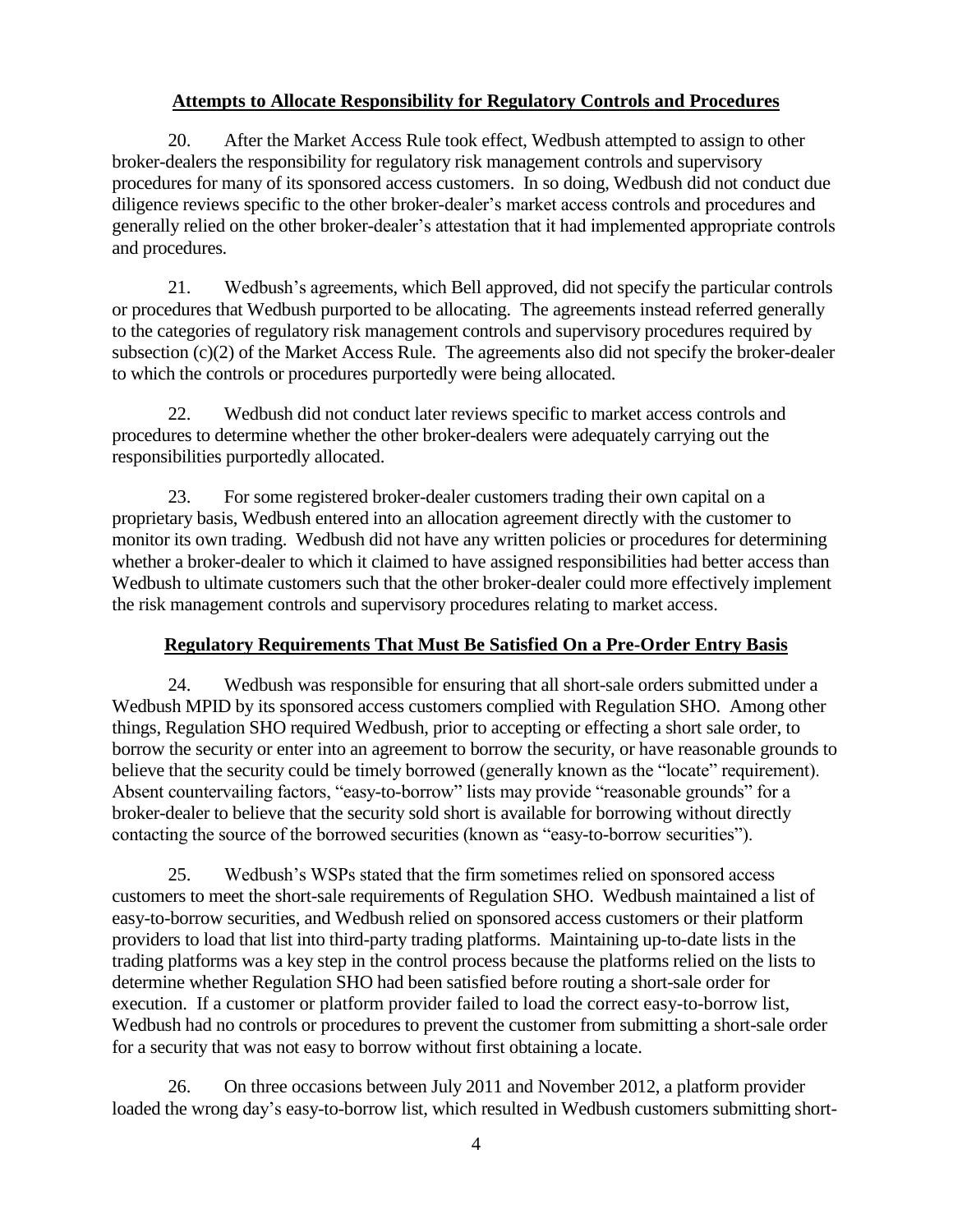sale orders for securities that were not easy to borrow without first having located shares that it had reasonable grounds to believe could be timely borrowed as required by Regulation SHO. Bell and Fillhart knew that similar incidents had occurred several times before July 2011.

27. Wedbush was responsible for ensuring that all orders submitted under a Wedbush MPID and marked as ISOs by its sponsored access customers complied with Regulation NMS, which requires the broker-dealer responsible for routing an ISO to route simultaneously additional orders, as necessary, to execute against the full size of all better-priced protected quotations.

28. Wedbush's WSPs asserted that in order to comply with Regulation NMS, Wedbush did not permit a customer to use ISOs unless the customer swept the market of all better-priced protected quotations. However, if a non-broker-dealer customer used ISOs, Wedbush did not have any controls or procedures designed to ensure that the ISOs complied with Regulation NMS.

29. At least one Wedbush customer submitted ISOs without Wedbush's prior knowledge and without a broker-dealer acting to ensure compliance with the relevant regulatory requirements. In April 2011, one of Wedbush's largest non-broker-dealer sponsored access customers was submitting ISOs even though Wedbush did not authorize the customer to submit ISOs. Without Wedbush's knowledge, the customer and its third-party platform provider had enabled an order route that was configured to allow ISOs, even though the platform provider had previously informed Wedbush that the customer was not able to submit ISOs.

30. Because Wedbush had not authorized the customer to submit ISOs, Wedbush had not taken any steps to ensure that the ISOs complied with Regulation NMS. Fillhart instructed the platform provider to close the ISO route, but Wedbush did not directly close or disable the route. Wedbush relied on the assurances of the customer and third-party platform provider that the ISO route had been closed and did not have any controls or procedures to prevent a similar ISO route from being enabled again in the future.

31. In November 2011, the same customer's third-party platform provider again enabled an ISO route in its trading platform at the request of the customer, and the customer submitted ISOs without Wedbush's knowledge. As in April 2011, Wedbush had not taken any steps to ensure that the ISOs complied with Regulation NMS because Wedbush had not authorized the customer to submit ISOs.

# **Other Regulatory Requirements**

32. Exchange Act Rule 17a-8 requires broker-dealers to comply with the reporting, recordkeeping, and record retention requirements of the regulations adopted by the Department of the Treasury pursuant to the Bank Secrecy Act. Treasury regulations require, among other things, that broker-dealers file reports of any suspicious transactions relevant to a possible violation of law or regulation. 31 C.F.R. § 1023.320.

33. On numerous instances, Wedbush became aware of transactions or orders that were identified by exchanges as potentially representing wash or pre-arranged trading or other forms of potential market manipulation by Wedbush's sponsored access customers, but Wedbush did not file suspicious activity reports regarding the transactions or orders and Wedbush's controls and procedures did not cause Wedbush to file such reports.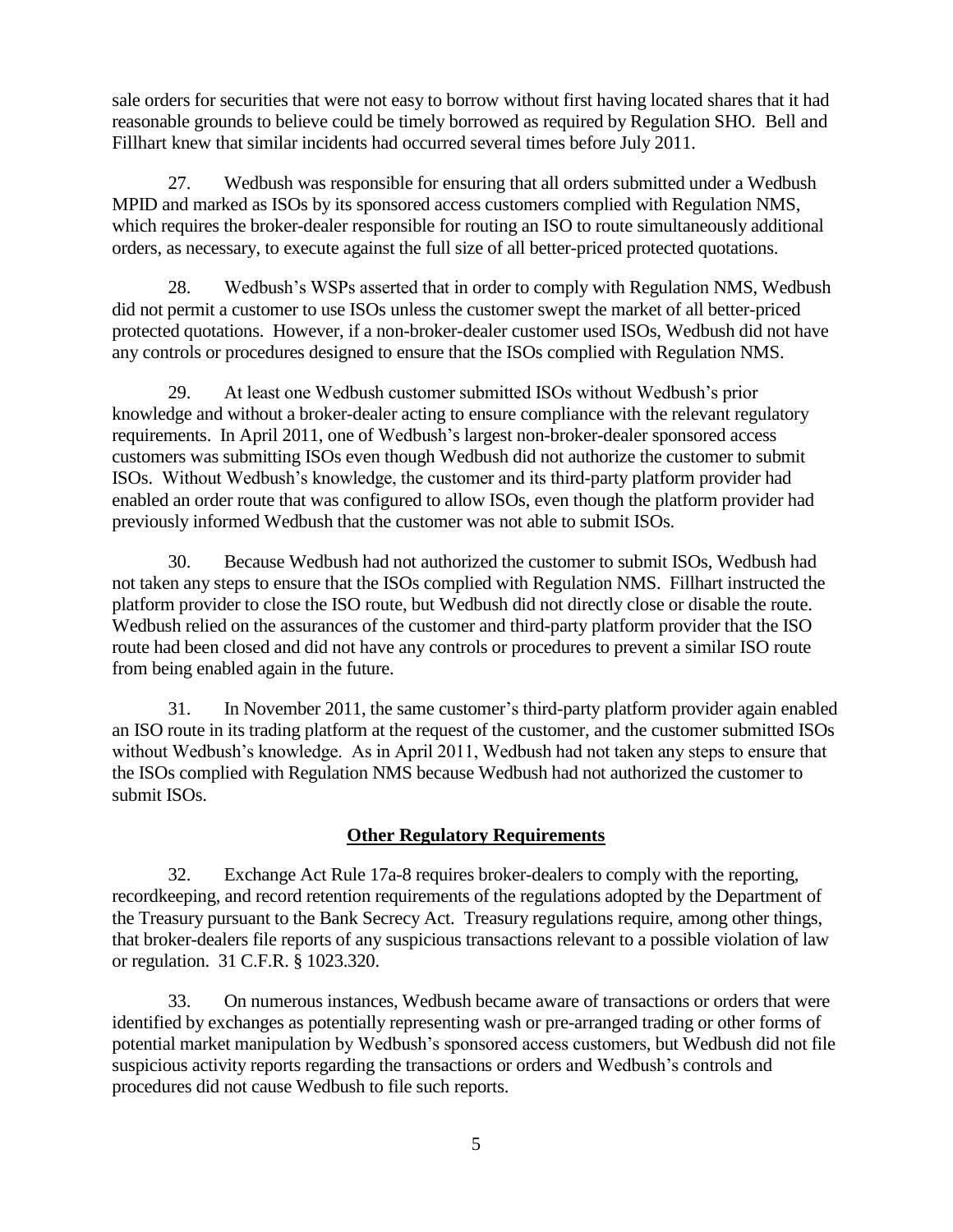34. Wedbush's WSPs asserted that Wedbush did not permit its customers to execute wash and pre-arranged trades. Wedbush's WSPs defined "wash trades" as "transactions which result in no beneficial change of ownership" and defined a "pre-arranged trade" as "an offer to sell coupled with an offer to buy back at the same or at an advanced price, or the reverse."

35. In most of the trading platforms used by Wedbush sponsored access customers, individual traders were identified by a unique trader ID. While most traders received a single trader ID, on some occasions a single trader had multiple trader IDs. Wedbush often did not implement controls or filters to prevent two different traders from trading with each other in a single customer firm's account, or to prevent a trader from trading with himself or herself by using different trader IDs.

36. Most trading platforms used by Wedbush's customers had risk settings to prevent potential wash trades, but for customers with hundreds or thousands of traders, Wedbush did not require the customers or their platform providers to activate the settings. Some exchanges offered functionality to block wash trades, but Wedbush did not require these customers to use the antiwash trade functionality.

37. Wedbush's AML officer relied on employees in the Correspondent Services Division to review trading activity by sponsored access customers to determine whether it may be relevant to potential violations of securities laws or regulations. But Wedbush did not have written policies or procedures describing how Correspondent Services employees were to review trading to determine whether it was suspicious.

38. Wedbush requested and received from exchanges daily reports of potential wash or pre-arranged trades during the relevant period. For most of the trades on the reports identified as potential wash trades, which involved two trader IDs in a single customer account, Wedbush did not look into or report the trading as suspicious and typically assumed the two traders were independent. No one from Wedbush attempted to contact individual traders to determine whether they were pre-arranging their trades.

39. For trades with a single trader ID on both sides, Wedbush relied on the customer firm to follow up with the trader. On many occasions, the customer simply responded that it was not wash trading or was an error. On some occasions, the customer did not respond at all. Correspondent Services employees often did not report the trading to Wedbush's AML officer.

40. In February and March 2012, Wedbush learned of potential wash or pre-arranged trading in the account of one of its largest sponsored access customers, which had recently become a customer of a Wedbush correspondent broker-dealer. The customer and correspondent brokerdealer had not enabled pre-trade controls in the trading platform used by the customer to prevent potential wash trades, and Wedbush did not take steps to enable such controls. The customer and correspondent broker-dealer informed Wedbush that they would either enable the controls in the platform or send future orders through a route that blocked potential wash trades. Wedbush did not directly enable the controls and did not take any steps to ensure that the customer or correspondent broker-dealer either enabled the controls or sent future orders through a route that blocked potential wash trades.

41. The correspondent broker-dealer informed Wedbush that it had disabled one of the traders involved in the incidents, but Wedbush did not directly disable any of the traders. Wedbush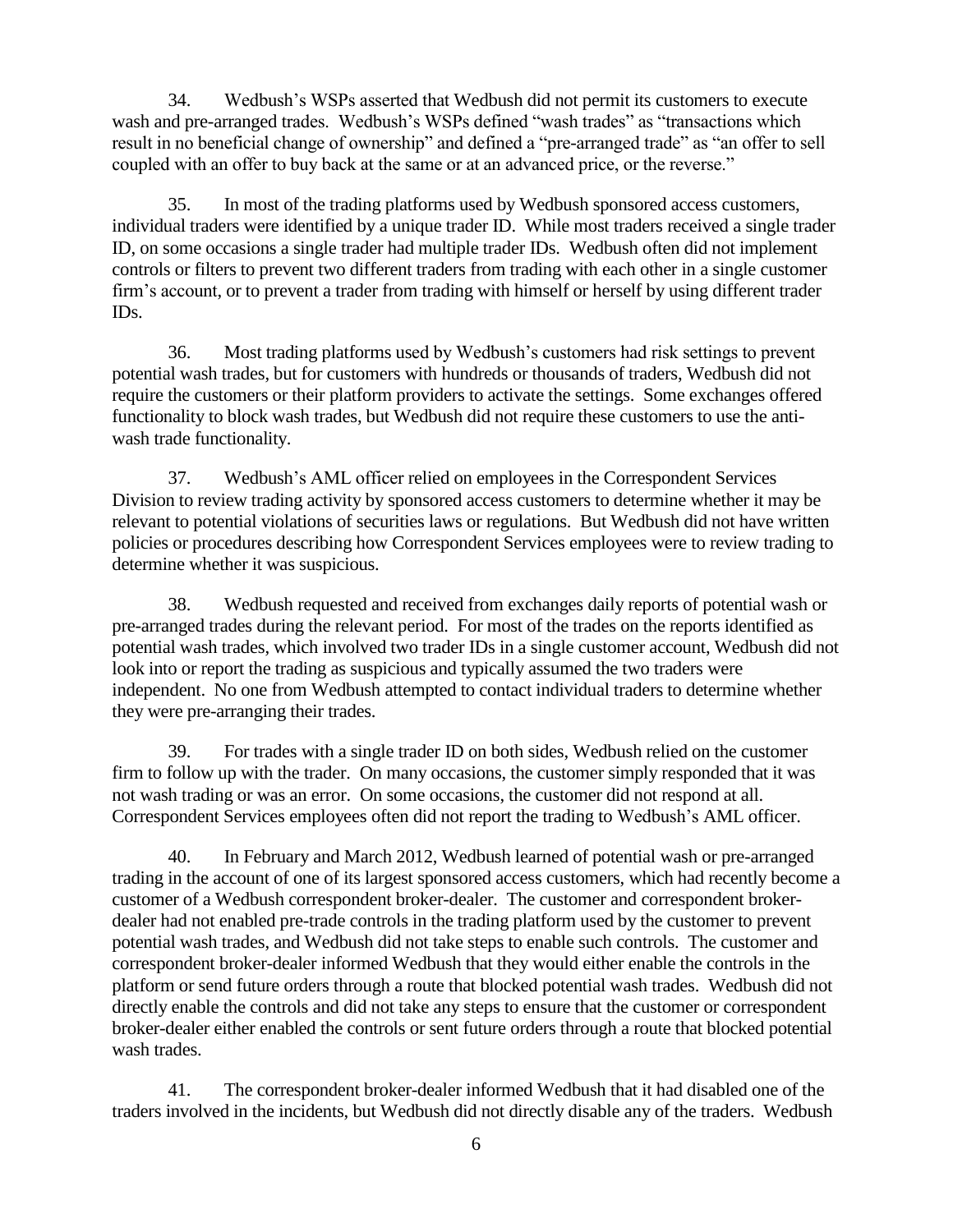had no controls or procedures for preventing traders who had been disabled by a customer or correspondent broker-dealer from obtaining a new trader ID through the same or a different Wedbush customer account.

42. On multiple occasions between February 2011 and September 2012, Fillhart was informed by exchanges that traders in the same customer account appeared to be engaged in potentially manipulative trading referred to as "layering," which involves submitting and cancelling large numbers of non-*bona fide* orders on one side of the market in order to obtain executions at more favorable prices for smaller *bona fide* orders on the other side.

43. Wedbush notified the customer of the potential layering activity in its account and requested an explanation, but Wedbush did not develop or acquire any tools to detect potential layering activity during the relevant period, and Wedbush did not warn the customer's principals that the account would be disabled if the trading activity continued.

44. During the relevant period, Wedbush did not file any suspicious activity reports relating to potential layering and filed only two suspicious activity reports relating to potential wash or pre-arranged trading.

# **Authorization of Traders**

45. When Wedbush opened a sponsored access account, Wedbush employees obtained identifying information and generally performed background checks only on the principals of the entity opening the account, not on other individuals that the entity authorized to trade through the account. While customers typically copied a Wedbush employee on their emails instructing platform providers to authorize new traders to trade through the customer's account, Wedbush did not have any written policies or procedures for pre-approving or authorizing new traders for existing sponsored access accounts.

46. Wedbush's WSPs asserted that sponsored access customers were required to provide authorized trader information to Wedbush "upon commencement of sponsored access and when a change occurs." The WSPs also asserted that Wedbush would verify authorized trader information annually. For customer firms with hundreds or thousands of traders, Wedbush usually relied on the customer firms to maintain a list of authorized traders and their trader IDs. Some of these customer firms were not registered broker-dealers. Wedbush employees did not typically speak to any of the traders or take any steps to verify trader names or identities.

47. Wedbush provided sponsored market access to customer firms with hundreds or thousands of traders, but Wedbush did not have controls and procedures to restrict access to trading systems and technology that provide market access to individual traders who had been pre-approved and authorized by Wedbush.

### **Review of Effectiveness of Market Access Controls and Procedures**

48. Wedbush did not have any written procedures for regularly reviewing the effectiveness of its controls and procedures specific to its market access business.

49. On Friday, March 23, 2012, in preparation for Wedbush's required certification of supervisory controls, one of Wedbush's Co-Chief Compliance Officers asked the two internal audit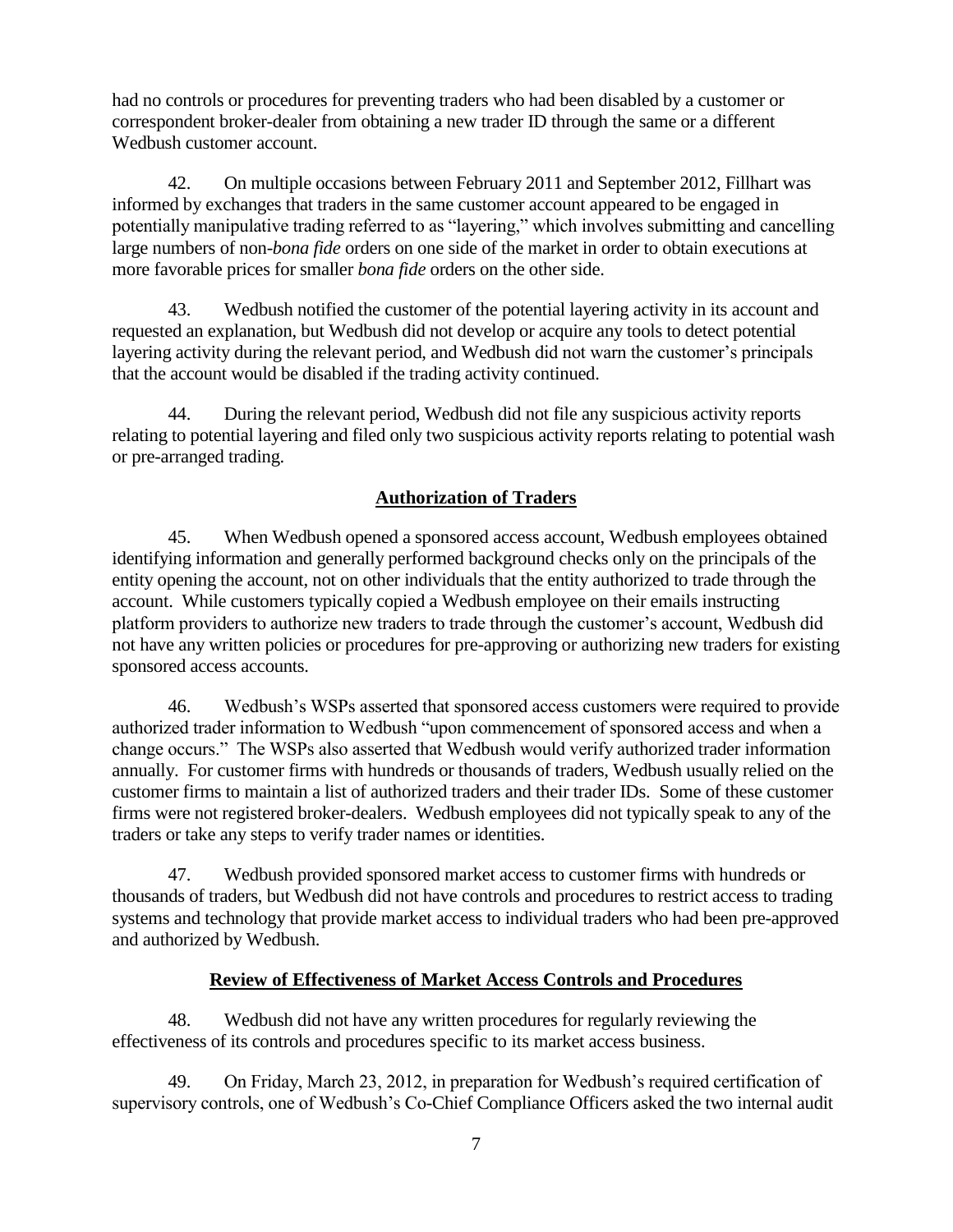employees at Wedbush to review five areas of Wedbush's business, including one described as "High Frequency Trading." The memorandum containing this request did not mention the Market Access Rule, any other Commission rules, or sponsored access.

50. The internal audit employees prepared a written report dated Monday, March 26, 2012, describing their review, including one page relating to "High Frequency Trading/Exchange Traded Funds." The report did not mention the Market Access Rule, any other Commission rules, sponsored access, Wedbush's WSPs, or any specific risk management controls or supervisory procedures that Wedbush had adopted to comply with the Rule.

51. According to the report, the employees reviewed documents, observed procedures, and spoke with three employees in the Correspondent Services Division as part of the review. The report cited two specific steps—reviewing the checklist for onboarding new customers and observing software applications used for monitoring customer buying power and trading activities. The report noted that the software applications included risk management settings, but did not state that any specific settings were reviewed or tested.

52. The report concluded that, based on the internal audit employees' review, management's controls in the "High Frequency Trading/Exchange Traded Funds" area were adequate and functioning as intended.

53. The Co-Chief Compliance Officer incorporated this section of the report verbatim in a report that he sent to Wedbush's President and the rest of Wedbush's management team and Board on March 30, 2012. Like the internal audit report, this report did not mention the Market Access Rule, any other Commission rules, sponsored access, Wedbush's WSPs, or any specific risk management controls or supervisory procedures that Wedbush had adopted to comply with the Rule. No other reviews of risk management controls and supervisory procedures relating to market access were conducted by Wedbush employees as part of the annual review process.

54. Based on the report, as well as conversations with and information previously provided by Bell and others, Wedbush's President signed a certification dated March 30, 2012 stating that the firm's risk management controls and supervisory procedures in connection with market access complied with Rule 15c3-5. In light of all the facts described above in this Annex A, that certification was inaccurate.

# **Preservation of Records**

55. Section 17(a) of the Exchange Act and Rule 17a-4(b)(4) thereunder require brokerdealers to preserve for three years originals of all communications received and copies of all communications sent relating to its business as such. Wedbush did not preserve originals or copies of communications containing trading instructions relating to orders designated as ISOs submitted by at least one of its sponsored access customers through a third-party trading platform. As a result, Wedbush employees could not determine from the firm's records which orders submitted by that customer during the relevant period were ISOs.